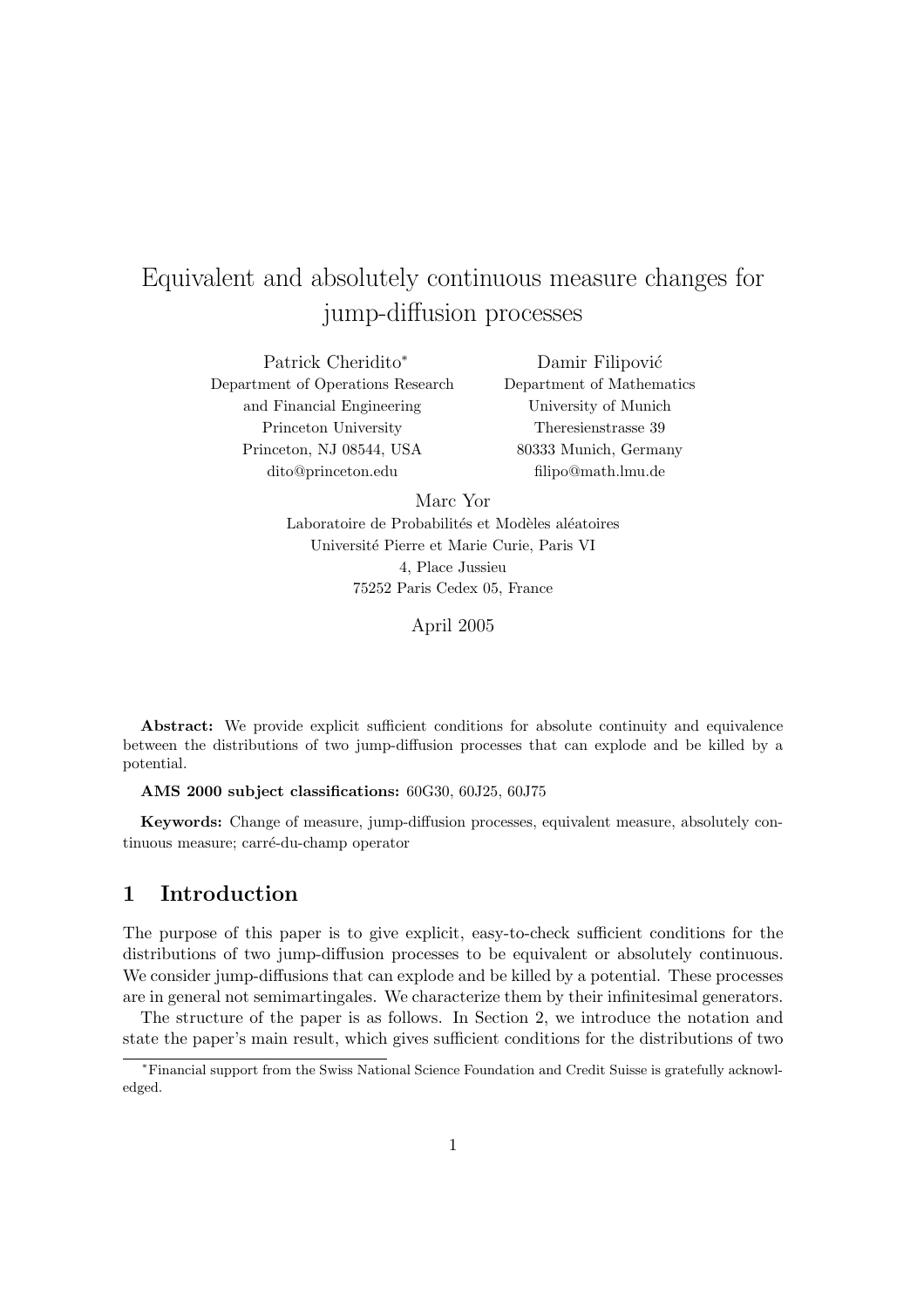jump-diffusions to be equivalent or absolutely continuous. The conditions consist of local bounds on the transformation of one generator into the other one and the assumption that the martingale problem for the second generator has for all initial distributions a unique solution. The formulation of the main theorem involves two sequences of stopping times. Stopping times of the first sequence stop the process before it explodes. The second sequence consists of exit times of the process from regions in the state space where the transformation of the first generator into the second one can be controlled. Our main result applies also in situations where the generalized Novikov condition  $[21,$  Théorème IV.3] or Kazamaki-like criteria (e.g.,[15, 16, 14]) are not satisfied. In Section 3 we show how X can be turned into a semimartingale by embedding it in a larger state space and stopping it before it explodes. The results of Section 3 are needed in the proof of the paper's main theorem, which is given in Section 4. In Section 5, we prove a stronger version of the result of Section 2 for a particular set-up, involving the carré-du-champ operator. In Section 6, we illustrate the main result by showing how the characteristics of a Cox-Ingersoll-Ross [3] short rate process with additional jumps and a potential can be altered by an absolutely continuous or equivalent change of measure.

There exists a vast literature on the absolute continuity of stochastic processes, and below we quote some related publications. In contrast to many of those works the primary goal of this paper is to provide results that are based on explicit assumptions which are easy to verify in typical applications. For two applications in finance, see [2] and [1], which contain measure changes for multi-dimensional diffusion models and multi-dimensional jump-diffusion model with explosion and potential, respectively.

Itô and Watanabe [10], Kunita [18] and Palmowski and Rolski [24] discuss absolute continuity for general classes of Markov processes.

Kunita [17] characterizes the class of all absolutely continuous Markov processes with respect to a given Markov process. A special discussion for Lévy processes can be found in Sato [29, Section 33].

Dawson [4], Liptser and Shiryaev [22] Kabanov et al. [12], Rydberg [28], Hobson and Rogers [9] discuss absolute continuity of solutions to stochastic differential equations. They are similar in spirit to Kadota and Shepp [13], which contains sufficient conditions for the distribution of a Brownian motion with stochastic drift to be absolutely continuous with respect to the Wiener measure.

Pitman and Yor [25] and Yor [33] study mutual absolute continuity of (squared) Bessel processes.

Lepingle and Mémin  $[21]$  and Kallsen and Shiryaev  $[14]$  provide conditions for the uniform integrability of exponential local martingales in a general semimartingale framework (see also Remark 2.7 below), extending the classical results by Novikov [20] and Kazamaki [15].

Discussions of measure changes in a finance context can be found in Sin [30], Lewis [19], Delbaen and Shirakawa [5, 6].

Wong and Heyde [32] give necessary and sufficient conditions for the stochastic exponential of a Brownian motion integral to be a martingale in terms of the explosion time of an associated process.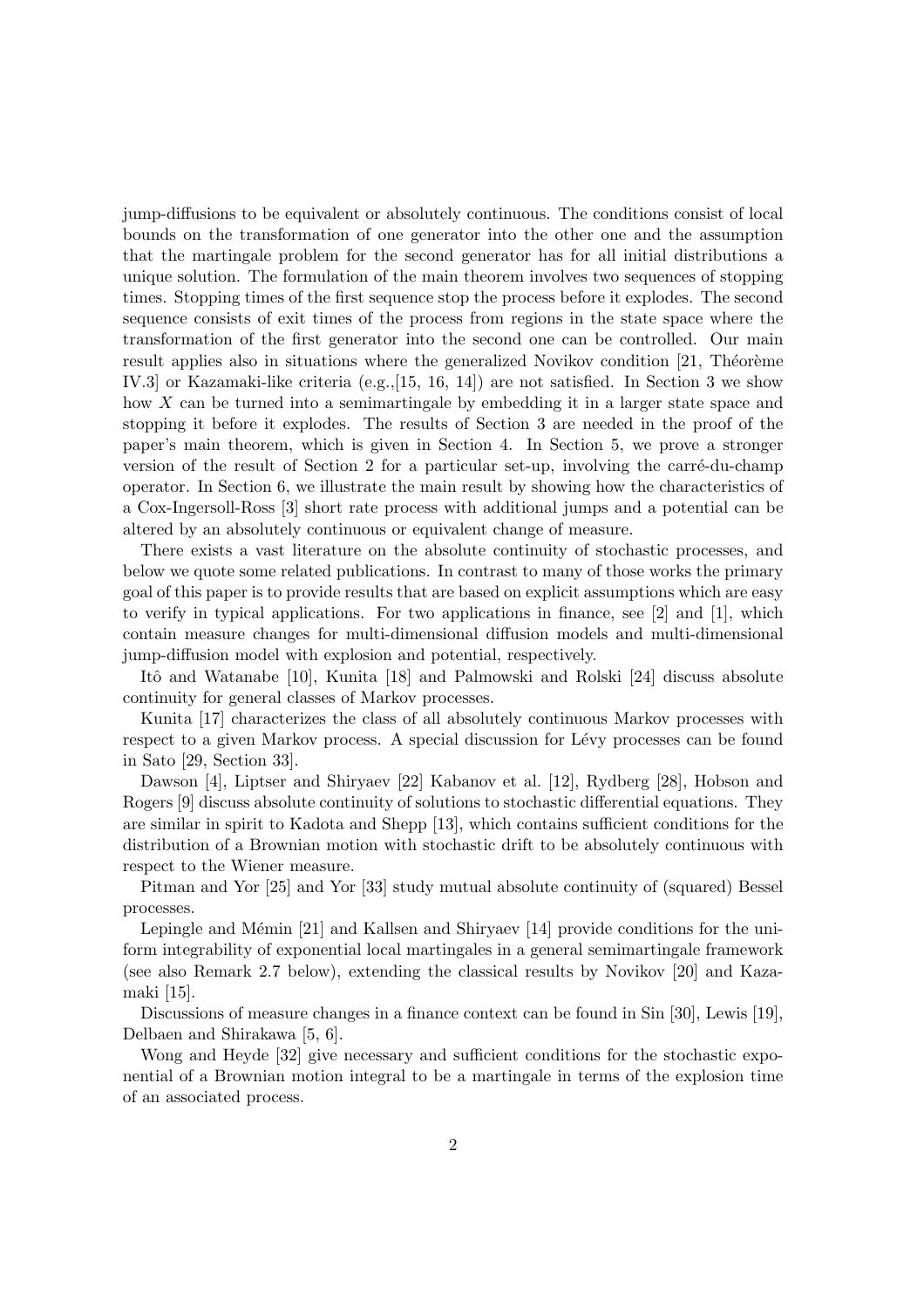Among various excellent text books that discuss changes of measure in varying degree of generality are, for example, McKean [23], Rogers and Williams [26], Jacod and Shiryaev [11], Revuz and Yor [27], Strook [31].

#### 2 Statement of the main result

Let E be a closed subset of  $\mathbb{R}^d$  and  $E_{\Delta} = E \cup {\{\Delta\}}$  the one-point compactification of E. If not mentioned otherwise, any measurable function f on E is extended to  $E_{\Delta}$  by setting  $f(\Delta) := 0$ . We let  $\Omega$  be the space of càdlàg functions  $\omega : \mathbb{R}_+ \to E_{\Delta}$  such that  $\omega(t-) = \Delta$ or  $\omega(t) = \Delta$  implies  $\omega(s) = \Delta$  for all  $s \geq t$ .  $(X_t)_{t \geq 0}$  is the coordinate process, given by

$$
X_t(\omega) := \omega(t), t \geq 0.
$$

It generates the  $\sigma$ -algebra,

$$
\mathcal{F}^X := \sigma(X_s : s \geq 0),
$$

and the filtration

$$
\mathcal{F}_t^X := \sigma(X_s \, : \, 0 \le s \le t) \,, \, t \ge 0 \,.
$$

It follows from Proposition 2.1.5 (a) in [8] that for all closed subsets  $\Gamma$  of  $E_{\Delta}$ ,

$$
\inf\{t \mid X_{t-} \in \Gamma \text{ or } X_t \in \Gamma\} \quad \text{is an } (\mathcal{F}_t^X)\text{-stopping time.}
$$

Hence,

$$
T_{\Delta} := \inf\{t \mid X_t = \Delta\} = \inf\{t \mid X_{t-} = \Delta \text{ or } X_t = \Delta\}
$$

is an  $(\mathcal{F}_t^X)$ -stopping time. Note that

$$
X = \Delta \quad \text{on} \quad [T_{\Delta}, \infty).
$$

So that  $T_{\Delta}$  can be viewed as the lifetime of X. For the handling of explosion we introduce the  $(\mathcal{F}_t^X)$ -stopping times

$$
T'_n := \inf\{t \mid ||X_{t-}|| \ge n \text{ or } ||X_t|| \ge n\}, \quad n \ge 1,
$$

where  $||.||$  denotes the Euclidean norm on  $\mathbb{R}^d$  and  $||\Delta|| := \infty$ . Clearly,  $T'_n \leq T_{\Delta}$ , for all  $n \geq 1$ . A transition to  $\Delta$  occurs either by a jump or by explosion. Accordingly, we define the  $(\mathcal{F}_t^X)$ -stopping times

$$
T_{\text{jump}} := \begin{cases} T_{\Delta}, & \text{if } T_n' = T_{\Delta} \text{ for some } n, \\ \infty, & \text{if } T_n' < T_{\Delta} \text{ for all } n, \end{cases}
$$
\n
$$
T_{\text{expl}} := \begin{cases} T_{\Delta}, & \text{if } T_n' < T_{\Delta} \text{ for all } n, \\ \infty, & \text{if } T_n' = T_{\Delta} \text{ for some } n, \end{cases}
$$
\n
$$
T_n := \begin{cases} T_n', & \text{if } T_n' < T_{\Delta}, \\ \infty, & \text{if } T_n' = T_{\Delta}. \end{cases}
$$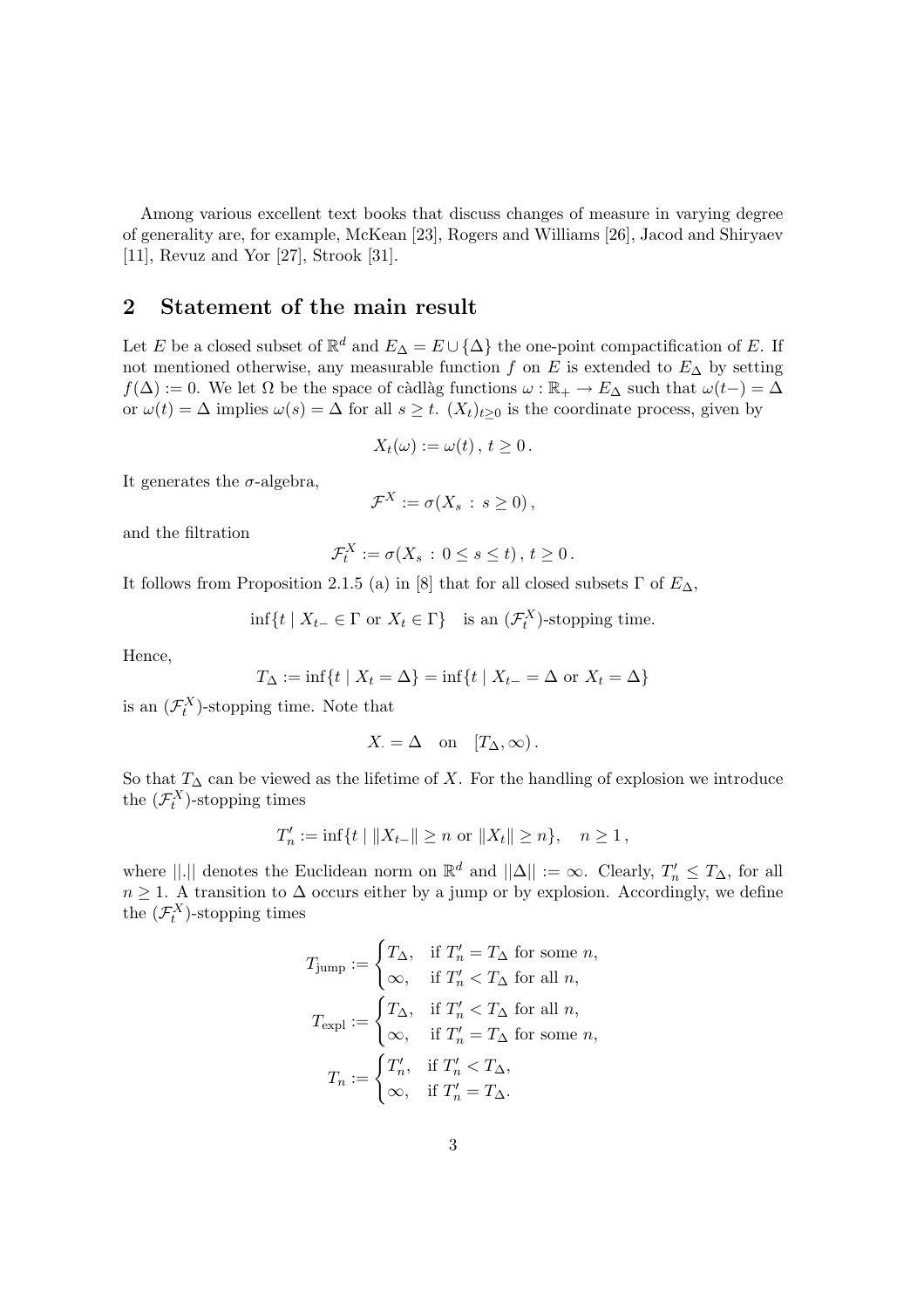Note that  ${T_{jump} < \infty} \cap {T_{expl} < \infty} = \emptyset$ ,  $\lim_{n\to\infty} T_n = T_{expl}$ , and  $T_n < T_{expl}$  on  ${T<sub>expl</sub> < \infty}$ . Hence,  $T<sub>expl</sub>$  is predictable with announcing sequence  $T<sub>n</sub> \wedge n$  (see [11,  $[1.2.15.a]$ .

Since, by definition,  $\Omega$  contains only paths that stay in  $\Delta$  after explosion or after a jump to  $\Delta$ , the filtration  $(\mathcal{F}^X_t)$  has the property stated in Proposition 2.1 below, whose proof is given in the appendix.

**Proposition 2.1** Let T be an arbitrary  $(\mathcal{F}_t^X)$ -stopping time. Then

$$
\mathcal{F}_T^X = \mathcal{F}_{T \wedge T_{\mathrm{expl}}}^X = \sigma \left( \bigcup_{n \geq 1} \mathcal{F}_{T \wedge T_n}^X \right).
$$

Fix a bounded and continuous function  $\chi : \mathbb{R}^d \to \mathbb{R}^d$  such that  $\chi(\xi) = \xi$  on a neighborhood of 0. Let  $\alpha, \beta, \gamma$  be measurable mappings on E with values in the set of positive semi-definite symmetric  $d \times d$ -matrices,  $\mathbb{R}^d$  and  $\mathbb{R}_+$ , respectively. Furthermore, let  $\mu$  be a transition kernel from  $E$  to  $\mathbb{R}^d$  and assume that the functions

$$
\alpha(.)
$$
,  $\beta(.)$ ,  $\gamma(.)$  and  $\int_{\mathbb{R}^d} (||\xi||^2 \wedge 1) \mu(., d\xi)$  (2.1)

are bounded on every compact subset of E .

Then,

$$
\mathcal{A}f(x) := \frac{1}{2} \sum_{i,j=1}^{d} \alpha_{ij}(x) \frac{\partial^2 f(x)}{\partial x_i \partial x_j} + \sum_{i=1}^{d} \beta_i(x) \frac{\partial f(x)}{\partial x_i} - \gamma(x) f(x) + \int_{\mathbb{R}^d} (f(x+\xi) - f(x) - \langle \nabla f(x), \chi(\xi) \rangle) \mu(x, d\xi),
$$

defines a linear operator from the space of  $C^2$ -functions on E with compact support,  $C_c^2(E)$ , to the space of bounded measurable functions on E,  $B(E)$ .

**Definition 2.2** We say that a probability measure  $\mathbb P$  on  $(\Omega, \mathcal{F}^X)$  is a solution of the martingale problem for A if for all  $f \in C_c^2(E)$ ,

$$
M_t^f := f(X_t) - f(X_0) - \int_0^t \mathcal{A}f(X_s) \, ds \, , \, t \ge 0 \, ,
$$

is a P-martingale with respect to  $(\mathcal{F}^X_t)$ . We say that the martingale problem for A is well-posed if for every probability distribution  $\eta$  on E there exists a unique solution  $\mathbb P$  of the martingale problem for A such that  $\mathbb{P} \circ X_0^{-1} = \eta$ .

#### Remarks 2.3

1. If  $\mathbb P$  is a solution of the martingale problem for A, then with respect to  $\mathbb P$ , X is a, possibly non-conservative, time-homogeneous jump-diffusion process. The time-inhomogeneous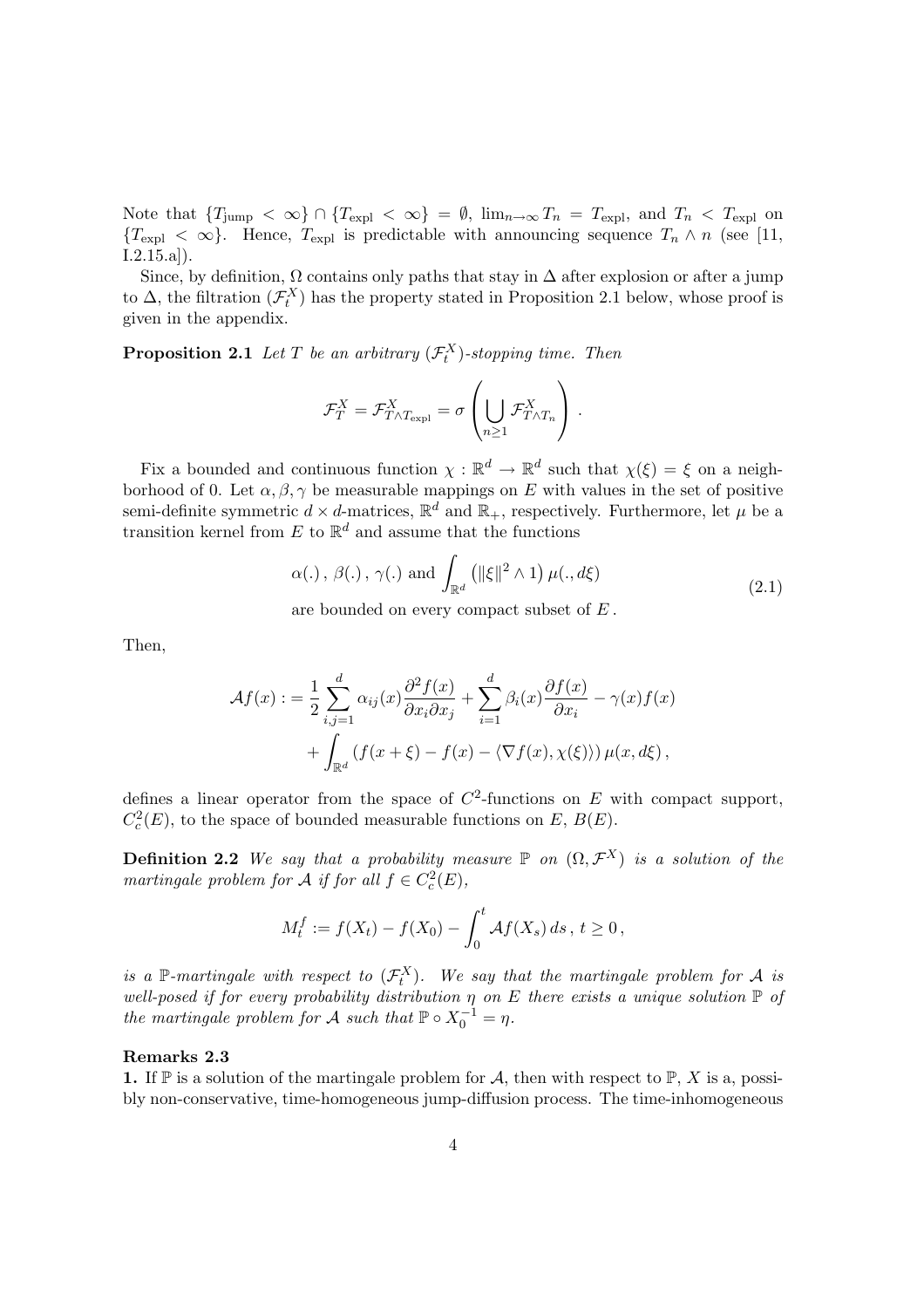case can be included in the above set-up by identifying one component of  $X$  with time  $t$ . **2.** If  $\mathbb{P}$  is a solution of the martingale problem for A, then  $M^f$  is for all  $f \in C_c^2(E)$  also a P-martingale with respect to  $(\mathcal{F}_{t+}^X)$ . Indeed, since all paths of  $M^f$  are right-continuous, it follows from the backwards martingale convergence theorem that for all  $t, s \in \mathbb{R}$  such that  $t < s$ , h i h i

$$
\mathbb{E}_{\mathbb{P}}\left[M_s^f \mid \mathcal{F}_{t+}^X\right] = \lim_{r \searrow t} \mathbb{E}_{\mathbb{P}}\left[M_s^f \mid \mathcal{F}_r^X\right] = \lim_{r \searrow t} M_r^f = M_t^f.
$$

**3.** It is easy to see that if the martingale problem for  $A$  is well-posed, then for every probability distribution  $\eta$  on  $E_{\Delta}$  there exists a unique solution  $\mathbb P$  of the martingale problem for A such that  $\mathbb{P} \circ X_0^{-1} = \eta$ .

4. Throughout, we make use of the fact that  $\int_0^t f(X_{u-}) dS_u = \int_0^t f(X_{u-}) dS_u$  $\int_0^t f(X_u) dS_u$ , for a continuous semimartingale  $S$  and every measurable function  $f$  such that the integrals are defined.

Let  $\tilde{A}$  be a second linear operator from  $C_c^2(E)$  to  $B(E)$ , given by

$$
\tilde{\mathcal{A}}f(x) := \frac{1}{2} \sum_{i,j=1}^{d} \alpha_{ij}(x) \frac{\partial^2 f(x)}{\partial x_i \partial x_j} + \sum_{i=1}^{d} \tilde{\beta}_i(x) \frac{\partial f(x)}{\partial x_i} - \tilde{\gamma}(x) f(x) \n+ \int_{\mathbb{R}^d} \left( f(x + \xi) - f(x) - \langle \nabla f(x), \chi(\xi) \rangle \right) \tilde{\mu}(x, d\xi),
$$
\n(2.2)

where  $\tilde{\beta}$  and  $\tilde{\gamma}$  are measurable mappings from E to  $\mathbb{R}^d$  and  $\mathbb{R}_+$ , respectively, and  $\tilde{\mu}$  is a transition kernel from E to  $\mathbb{R}^d$  such that  $\tilde{\beta}$ ,  $\tilde{\gamma}$  and  $\tilde{\mu}$  satisfy the condition (2.1).

Let U be an open subset of E, that is,  $U = U' \cap E$  for some open subset U' of  $\mathbb{R}^d$ . Assume that there exist measurable mappings

$$
\phi_1: U \to \mathbb{R}^d
$$
,  $\phi_2: U \to (0, \infty)$  and  $\phi_3: U \times \mathbb{R}^d \to (0, \infty)$ 

such that for all  $x \in U$ ,

$$
\tilde{\beta}(x) = \beta(x) + \alpha(x)\phi_1(x) + \int_{\mathbb{R}^d} (\phi_3(x,\xi) - 1)\chi(\xi)\,\mu(x,d\xi)
$$
\n
$$
\tilde{\gamma}(x) = \phi_2(x)\gamma(x)
$$
\n
$$
\tilde{\mu}(x,d\xi) = \phi_3(x,\xi)\,\mu(x,d\xi).
$$
\n(2.3)

Let  $U^1 \subset U^2 \subset \cdots$  be an increasing sequence of open subsets of E such that  $U = \bigcup$  $n \geq 1$   $U^n$ . We denote  $U_{\Delta} = U \cup {\{\Delta\}}$  and  $U_{\Delta}^n = U^n \cup {\{\Delta\}}$ ,  $n \ge 1$ . For all  $n \ge 1$ , we define

$$
R_n := \inf\{t \mid X_{t-} \notin U_{\Delta}^n \text{ or } X_t \notin U_{\Delta}^n\}.
$$

Note that

$$
R_n = \begin{cases} R'_n, & \text{if } R'_n < T_\Delta, \\ \infty, & \text{if } R'_n = T_\Delta, \end{cases}
$$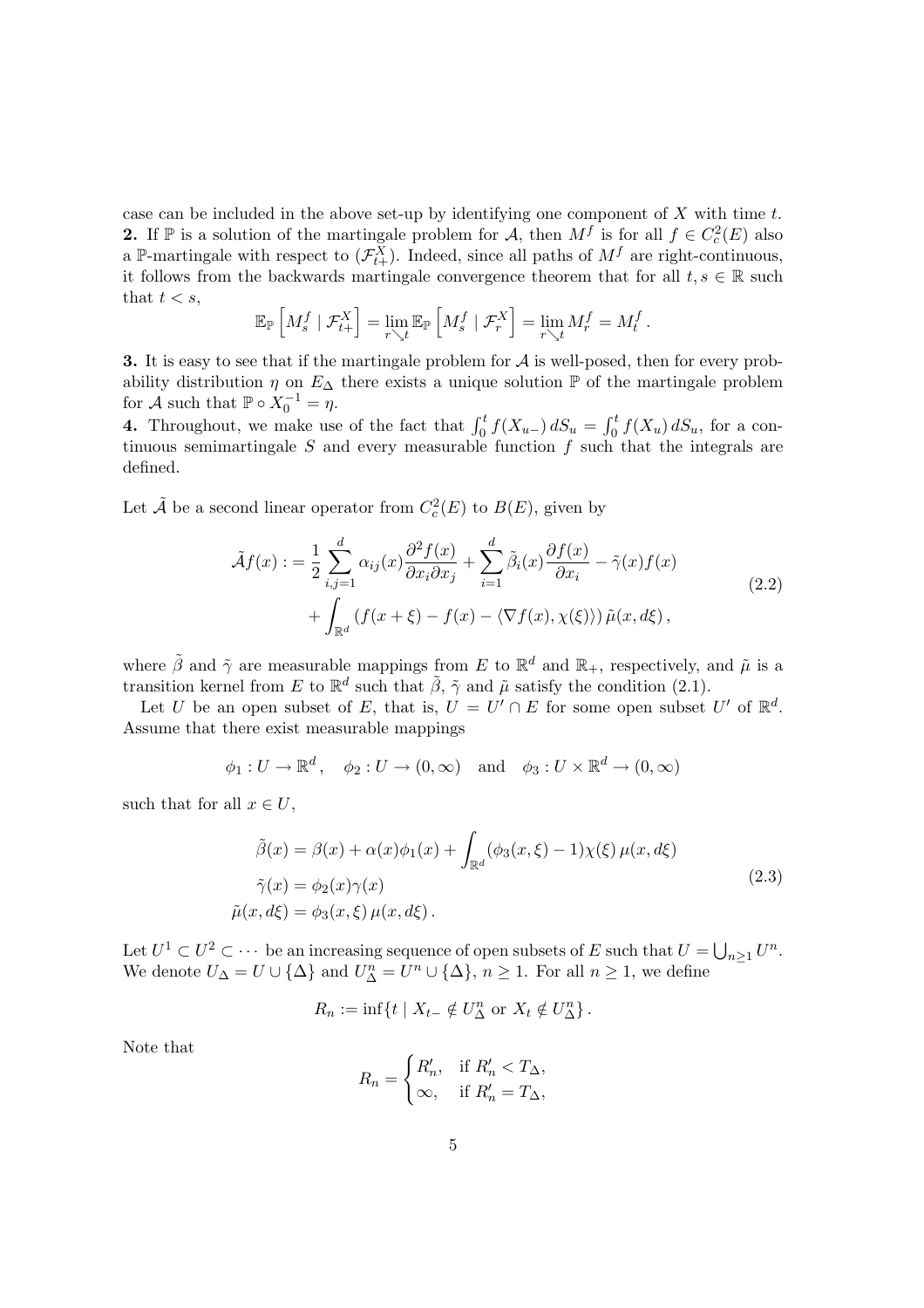where

$$
R'_n := \inf\{t \mid X_{t-} \notin U^n \text{ or } X_t \notin U^n\}, n \ge 1.
$$

Since the sets  $U^n$  are open in the topology of  $E_{\Delta}$ , it follows from Proposition 2.1.5 (a) of [8] that all  $R'_n$ ,  $R_n$  and therefore also,

$$
R_{\infty} := \lim_{n \to \infty} R_n = \inf \{ t \mid X_{t-} \notin U_{\Delta} \text{ or } X_t \notin U_{\Delta} \},
$$
  
\n
$$
S_n := R_n \wedge T_n \wedge n, n \ge 1,
$$
  
\n
$$
S_{\infty} := \lim_{n \to \infty} S_n = R_{\infty} \wedge T_{\text{expl}}
$$

are  $(\mathcal{F}_t^X)$ -stopping times. While the sequence  $T_1 \leq T_2 \leq \cdots$  takes care of a possible explosion of X, the sequence  $S_1 \leq S_2 \leq \cdots$  appropriately localizes the stochastic logarithm of the density process for the measure change, see (4.2) below. In view of (2.1) and the convention  $f(\Delta) = 0$  for measurable functions f,

$$
\Lambda_n := \frac{1}{2} \int_0^{S_n} \langle \alpha(X_s) \phi_1(X_s), \phi_1(X_s) \rangle ds
$$
  
+ 
$$
\int_0^{S_n} (\phi_2(X_s) \log \phi_2(X_s) - \phi_2(X_s) + 1) \gamma(X_s) ds
$$
  
+ 
$$
\int_0^{S_n} \int_{\mathbb{R}^d} (\phi_3(X_s, \xi) \log \phi_3(X_s, \xi) - \phi_3(X_s, \xi) + 1) \mu(X_s, d\xi) ds
$$

is well defined for all  $n \geq 1$ . With this notation we have the following:

**Theorem 2.4** Let  $\mathbb P$  be a solution of the martingale problem for  $\mathcal A$  and  $\mathbb Q$  a solution of the martingale problem for  $\tilde{A}$  such that  $\mathbb{Q}|_{\mathcal{F}_0^X} \ll \mathbb{P}|_{\mathcal{F}_0^X}$ . Assume that for  $\tilde{A}$  the martingale problem is well-posed and that £ l<br>m

$$
\mathbb{E}_{\mathbb{P}}\left[e^{\Lambda_n}\right] < \infty,\tag{2.4}
$$

for all  $n \geq 1$ .

Then there exists a non-negative càdlàg P-supermartingale  $(D_t)_{t\geq 0}$  such that for any  $(\mathcal{F}^X_t)$ -stopping time T the following properties hold:

$$
\mathbb{Q}|_{\mathcal{F}_T^X \cap \{T < S_\infty\}} = D_T \cdot \mathbb{P}|_{\mathcal{F}_T^X \cap \{T < S_\infty\}}.\tag{2.5}
$$

$$
If \mathbb{Q}[T < S_{\infty}] = 1, then \mathbb{Q}|_{\mathcal{F}_T^X} = D_T \cdot \mathbb{P}|_{\mathcal{F}_T^X}.\tag{2.6}
$$

$$
If \mathbb{Q}|_{\mathcal{F}_0^X} \sim \mathbb{P}|_{\mathcal{F}_0^X} \text{ and } \mathbb{P}[T < S_\infty] = \mathbb{Q}[T < S_\infty] = 1, \text{ then } \mathbb{Q}|_{\mathcal{F}_T^X} \sim \mathbb{P}|_{\mathcal{F}_T^X}. \tag{2.7}
$$

If 
$$
\mathbb{Q}[T < R_{\infty}] = 1
$$
 and  $(D_{T \wedge T_n})_{n \geq 1}$  is uniformly integrable with respect to  $\mathbb{P}$ , then

$$
\mathbb{Q}|_{\mathcal{F}_T^X} = D_T \cdot \mathbb{P}|_{\mathcal{F}_T^X}.\tag{2.8}
$$

Remark 2.5 The following is an easy-to-check sufficient criterion for (2.4): Assume that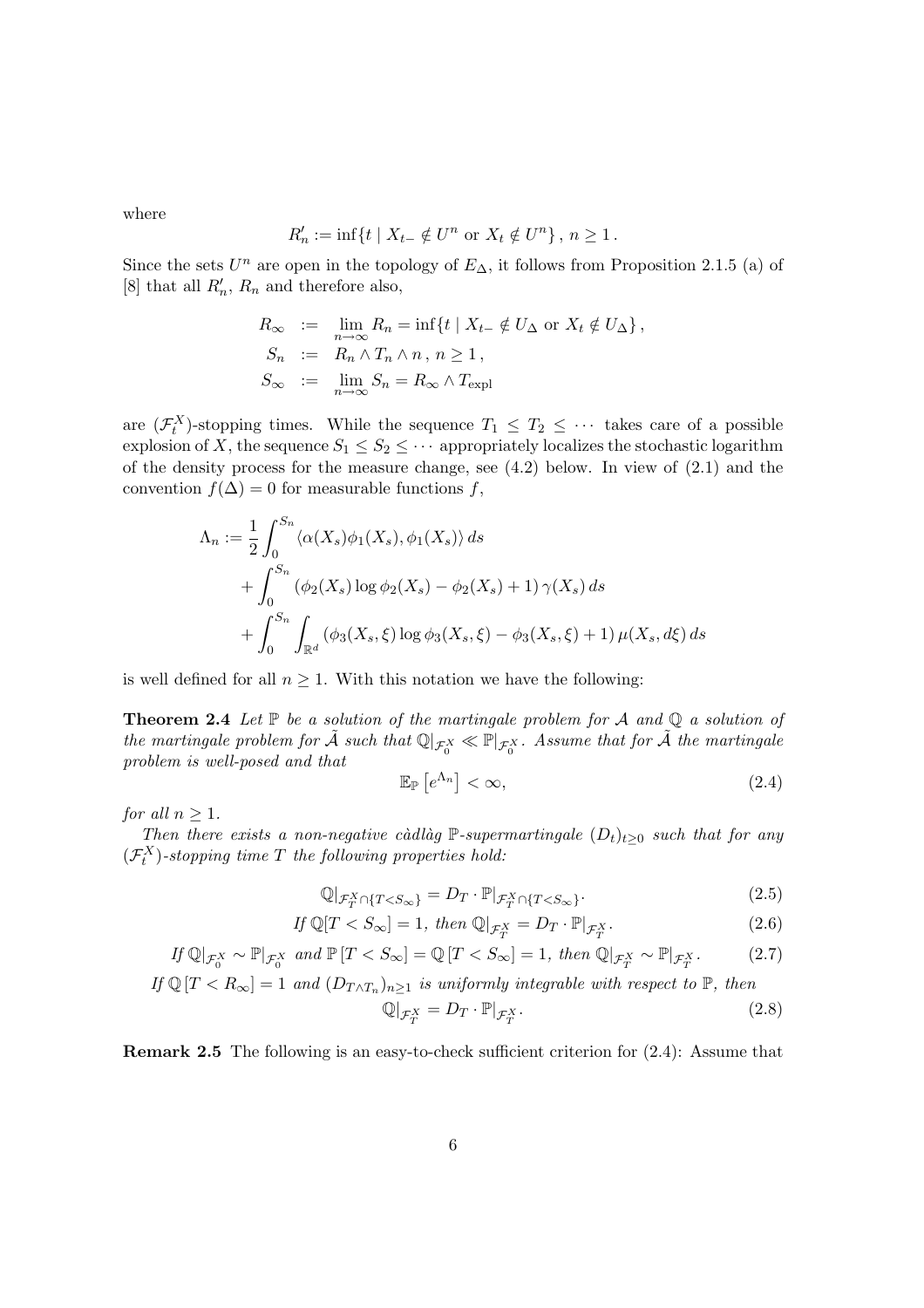for every  $n \geq 1$ , there exists a finite constant  $K_n$  such that for all  $x \in U^n$ ,

$$
\langle \alpha(x)\phi_1(x), \phi_1(x) \rangle \le K_n,\tag{2.9}
$$

$$
(\phi_2(x) \log \phi_2(x) - \phi_2(x) + 1) \gamma(x) \le K_n,
$$
\n(2.10)

$$
\int_{\mathbb{R}^d} (\phi_3(x,\xi) \log \phi_3(x,\xi) - \phi_3(x,\xi) + 1) \,\mu(x,d\xi) \le K_n. \tag{2.11}
$$

Then (2.4) is satisfied.

**Remark 2.6** If  $\mathbb{P}[S_{\infty} = \infty] = 1$ , we obtain from (2.5) the loss of mass of the  $\mathbb{P}$ supermartingale  $(D_t)_{t\geq0}$ 

$$
1 - \mathbb{E}_{\mathbb{P}}\left[D_t\right] = 1 - \mathbb{Q}[t < S_{\infty}] = \mathbb{Q}[S_{\infty} \leq t], \quad t \in [0, \infty).
$$

**Remark 2.7** For  $\phi_3(x,\xi) = e^{\langle \phi_1(x),\xi \rangle}$  our measure changes are of the same form as the generalized Esscher transforms discussed in [14] (see Theorem 2.19 in [14] or Theorem III.7.23 in [11]).

#### 3 Turning  $X$  into a semimartingale

In this section we show some preliminary results that we will need in the proof of Theorem 2.4. The notation is the same as in Section 2. For any process  $Y$  and stopping time T, we denote by  $Y^T$  the stopped process given by  $Y_t^T := Y_{t \wedge T}, t \ge 0$ .

Assume that  $\mathbb P$  is a solution of the martingale problem for  $\mathcal A$ . Since the coordinate process can explode and be killed, it is in general not a semimartingale with respect to P. To turn it into a semimartingale, we stop it before it explodes and identify the state  $\Delta$ with an arbitrary point  $\partial$  in  $\mathbb{R}^d \setminus E$ . Without loss of generality we can assume that such a point exists. If  $E = \mathbb{R}^d$ , we embed E in  $\mathbb{R}^{d+1}$  by the map  $(x_1, \ldots, x_d) \mapsto (x_1, \ldots, x_d, 0)$  and adjust  $\alpha$ ,  $\beta$ ,  $\mu$  and  $\chi$  as follows: For all  $x \in E$ , we extend  $\alpha(x)$  to a  $(d+1) \times (d+1)$ -matrix by setting  $\alpha(x)_{i,d+1} = \alpha(x)_{d+1,i} := 0$  for all  $i = 1, \ldots, d+1$ .  $\beta(x)$  is elongated to a  $(d+1)$ dimensional vector by  $\beta(x)_{d+1} := 0$ . The measure  $\mu(x,.)$  is extended to  $\mathbb{R}^{d+1}$  by defining  $\mu(x, \mathbb{R}^{d+1} \setminus \mathbb{R}^d) := 0$ . Finally, the truncation function  $\chi$  can be extended to a bounded and continuous function from  $\mathbb{R}^{d+1}$  to  $\mathbb{R}^{d+1}$  such that  $\chi(\xi) = \xi$  on a neighborhood of 0, or simply by setting it equal to zero on  $\mathbb{R}^{d+1} \setminus \mathbb{R}^d$ . Then, a probability measure  $\mathbb{P}$  on  $(\Omega, \mathcal{F}^X)$ is a solution of the martingale problem for  $\mathcal A$  in the  $\mathbb R^{d+1}$ -framework if and only if it is in the  $\mathbb{R}^d$ -framework.

The process

$$
\hat{X}:=X1_{[0,T_\Delta)}+\partial\,1_{[T_\Delta,\infty)}
$$

is also  $(\mathcal{F}^X_t)$ -adapted and has right-continuous paths in  $\mathbb{R}^d$ . However,  $\hat{X}_{T_{\Delta}-} = \Delta$  (explosion) is still possible for this process.

Let T be an  $(\mathcal{F}^X_t)$ -stopping time such that  $T < T_{\text{expl}}$ , then

$$
\bigcup_{n\geq 1} \{T < T_n\} = \Omega\,,\tag{3.1}
$$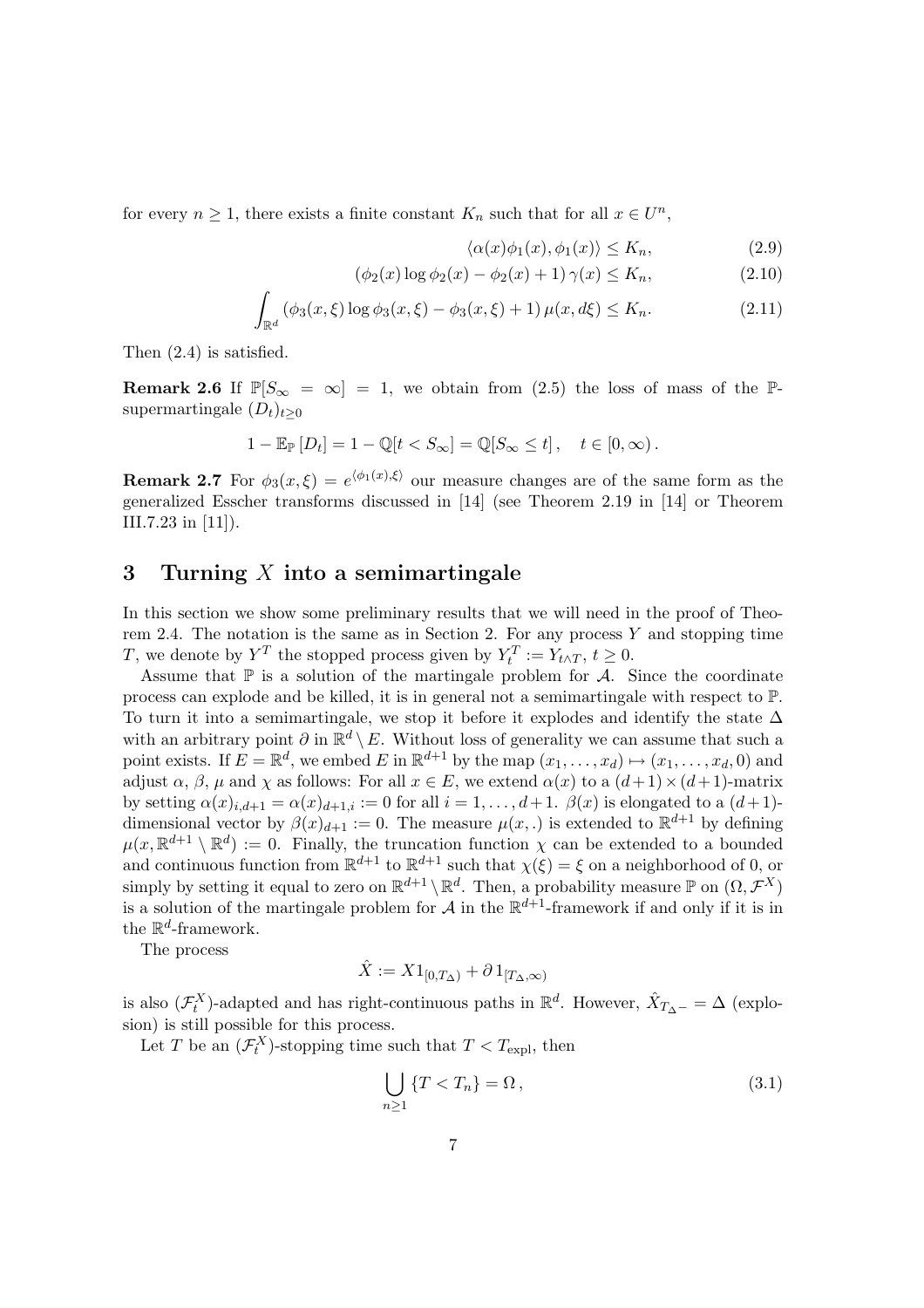and therefore, (2.1) implies that the following  $(\mathcal{F}_t^X)$ -predictable processes and random measure are well defined for all  $\omega$ :

$$
B_t^T := \int_0^{t \wedge T} \beta(X_s) + \gamma(X_s) \chi(\partial - X_s) ds,
$$
  

$$
C_t^T := \int_0^{t \wedge T} \alpha(X_s) ds,
$$
  

$$
\nu^T(dt, d\xi) := [\mu(X_t, d\xi) + \gamma(X_t) \delta_{\partial - X_t}(d\xi)] \mathbf{1}_{\{t \le T\}} dt.
$$

Condition (2.1) also guarantees that  $\nu^T$  satisfies Condition 2.13 on page 77 of [11]. Note that one can choose  $\chi$  with compact support such that  $\chi(\partial - x) = 0$  for all  $x \in E$ . In that case, the expression for  $B<sup>T</sup>$  becomes simpler. For  $f \in C_b^2(\mathbb{R}^d)$  (the space of bounded  $C^2$ -functions on  $\mathbb{R}^d$ , define the process

$$
\mathcal{M}^{f,T} := f(\hat{X}^T) - f(\hat{X}_0^T) - \frac{1}{2} \sum_{i,j=1}^d \frac{\partial^2 f(\hat{X}^T)}{\partial x_i \partial x_j} \cdot C_{ij}^T - \nabla f(\hat{X}^T) \cdot B^T
$$

$$
- \left( f(\hat{X}^T + \xi) - f(\hat{X}^T) - \langle \nabla f(\hat{X}^T), \chi(\xi) \rangle \right) * \nu^T
$$

(· denotes stochastic integration with respect to a semimartingale and ∗ stochastic integration with respect to a random measure, for the definition of stochastic integrals with respect to semimartingales and random measures, see for instance [11]). The restriction of a function  $f \in C_c^2(\mathbb{R}^d)$  to E is in  $C_c^2(E)$ . Recall that by convention,  $f(\Delta) = \alpha(\Delta) =$  $\beta(\Delta) = \gamma(\Delta) = \mu(\Delta, .) = 0$ . Thus, it can easily be checked that

$$
\mathcal{M}_t^{f,T} = M_t^{f,T} + f(\partial) N_t^T, \ t \ge 0,
$$
\n(3.2)

where

$$
N_t^T := 1_{\{0 < T_\Delta \le t \wedge T\}} - \int_0^{t \wedge T} \gamma(X_s) ds, t \ge 0.
$$

**Lemma 3.1** Let T be an  $(\mathcal{F}^X_t)$ -stopping time with  $T < T_{\text{expl}}$ . Then the process  $N^T$  is an  $((\mathcal{F}_{t+}^X), \mathbb{P})$ -martingale.

*Proof.* Fix  $n \geq 1$ . We first show that  $N^{T_n}$  is an  $((\mathcal{F}_{t+}^X), \mathbb{P})$ -martingale. Let  $(f_k)$  be a sequence in  $C_c^2(\mathbb{R}^d)$  with  $0 \le f_k \le 1$  and  $f_k = 1$  on the ball with center 0 and radius k,  $B_k$ . By Remark 2.3.2,  $M^{f_k,T_n}$  is an  $((\mathcal{F}_{t+}^X), \mathbb{P})$ -martingale for every k. Note that  $T_n = 0$  if  $||X_0|| \geq n$ . Hence, we have for all  $k > n$ ,

$$
M_t^{f_k, T_n} = f_k(X_t^{T_n}) - f_k(X_0) - \int_0^{t \wedge T_n} Af_k(X_s) ds
$$
  
=  $f_k(X_t^{T_n}) - f_k(X_0) + \int_0^{t \wedge T_n} \left( \gamma(X_s) - \int_{\mathbb{R}^d \setminus B_{k-n}} (f_k(X_s + \xi) - 1) \mu(X_s, d\xi) \right) ds.$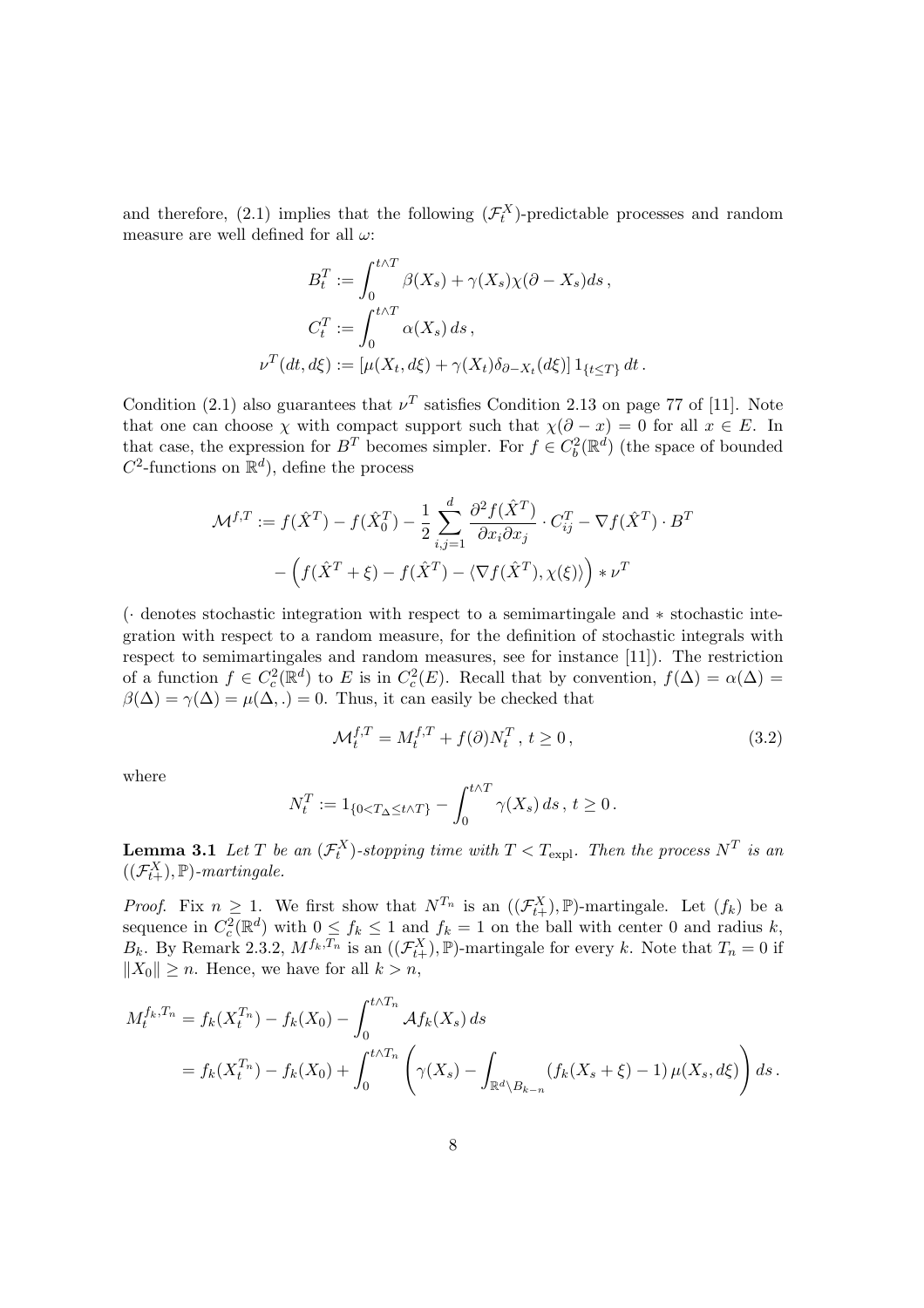Clearly, for all  $\omega$ ,

$$
\lim_{k \to \infty} f_k(X_{t \wedge T_n}) = 1_{\{t \wedge T_n < T_\Delta\}}.
$$

Moreover, it can be deduced from (2.1) and Lebesgue's dominated convergence theorem that for all  $\omega$ ,

$$
\int_0^{t\wedge T_n}\int_{\mathbb{R}^d\backslash B_{k-n}}|f_k(X_s+\xi)-1|\,\,\mu(X_s,d\xi)\,ds\leq \int_0^{t\wedge T_n}\mu(X_s,\mathbb{R}^d\setminus B_{k-n})\,ds\to 0\,,
$$

as  $k \to \infty$ . Furthermore, it follows from (2.1) that there exists a constant  $c_n$  such that

$$
|M_t^{f_k,T_n}| \le 1 + \int_0^{t \wedge T_n} \left( |\gamma(X_s)| + \mu(X_s, \mathbb{R}^d \setminus B_{k-n}) \right) ds \le 1 + c_n t,
$$

for all  $k \geq n$ . Hence, it follows from Lebesgue's dominated convergence theorem that for all  $t \geq 0$ ,

$$
-M_t^{f_k,T_n}\to N_t^{T_n}\quad\text{in }L^1\quad\text{as}\quad k\to\infty\,,
$$

which shows that  $N^{T_n}$  is an  $((\mathcal{F}_{t+}^X), \mathbb{P})$ -martingale. This and  $(3.1)$  imply that  $N^T$  is an  $((\mathcal{F}_{t+}^X), \mathbb{P})$ -local martingale, and therefore, by the Doob–Meyer decomposition theorem [11, I.3.15],  $N^T$  is also a uniformly integrable martingale with respect to  $((\mathcal{F}_{t+}^X), \mathbb{P})$ .

Notice that  $T < T_{\text{expl}}$  implies  $\{T_{\Delta} \le t \wedge T\} = \{T_{\text{jump}} \le t \wedge T\}$ . Hence, Lemma 3.1 says Forte that  $T \leq T \leq T \leq T$  is the predictable compensator for the time of a jump of the stopped that  $\int_0^{t \wedge T} \gamma(X_s) ds$  is the predictable compensator for the time of a jump of the stopped process  $X^T$  to  $\Delta$ . As a consequence, we obtain that  $T_{\text{jump}} = \infty$  P-almost surely on  $\{X_0 \neq \Delta\}$  if and only if  $\gamma(X_t) = 0$  P-almost surely for all t.

**Proposition 3.2** Assume that  $\mathbb P$  is a solution of the martingale problem for  $\mathcal A$  and  $T$ is an  $(\mathcal{F}^X_t)$ -stopping time such that  $T < T_{\text{expl}}$ . Then for all  $f \in C_b^2(\mathbb{R}^d)$ ,  $\mathcal{M}^{f,T}$  is a local martingale on  $(\Omega, (\mathcal{F}_{t+}^X)_{t\geq 0}, \mathbb{P})$  and  $\hat{X}^T$  is a semimartingale on  $(\Omega, (\mathcal{F}_{t+}^X)_{t\geq 0}, \mathbb{P})$  with characteristics  $(B^T, C^T, \nu^T)$  with respect to the truncation function  $\chi$ .

*Proof.* Fix  $n \geq 1$ . In view of (3.2), Remark 2.3.2 and Lemma 3.1,  $\mathcal{M}^{f,T_n}$  is an  $((\mathcal{F}_{t+}^X), \mathbb{P})$ martingale for all  $f \in C_c^2(\mathbb{R}^d)$ .

Now let  $f \in C_b^2(\mathbb{R}^d)$ . Then  $ff_k \in C_c^2(\mathbb{R}^d)$ , where the  $f_k \in C_c^2(\mathbb{R}^d)$  are as in the proof of Lemma 3.1, and for all  $k \geq n$ ,

$$
\left| \mathcal{M}_t^{f,T_n} - \mathcal{M}_t^{ff_k,T_n} \right|
$$
\n
$$
\leq \left| f(\hat{X}_t^{T_n}) - ff_k(\hat{X}_t^{T_n}) \right| + \int_0^{t \wedge T_n} \int_{\mathbb{R}^d \backslash B_{k-n}} |f(X_s + \xi) - ff_k(X_s + \xi)| \nu^{T_n}(ds, d\xi)
$$
\n
$$
\leq \left| f(\hat{X}_{t \wedge T_n}) - ff_k(\hat{X}_{t \wedge T_n}) \right| + ||f||_{\infty} \int_0^{t \wedge T_n} \nu^{T_n}(ds, \mathbb{R}^d \backslash B_{k-n}).
$$

Obviously,

$$
\left| f(\hat{X}_{t \wedge T_n}) - f f_k(\hat{X}_{t \wedge T_n}) \right| \to 0 \quad \text{in } L^1 \quad \text{as} \quad k \to \infty \,,
$$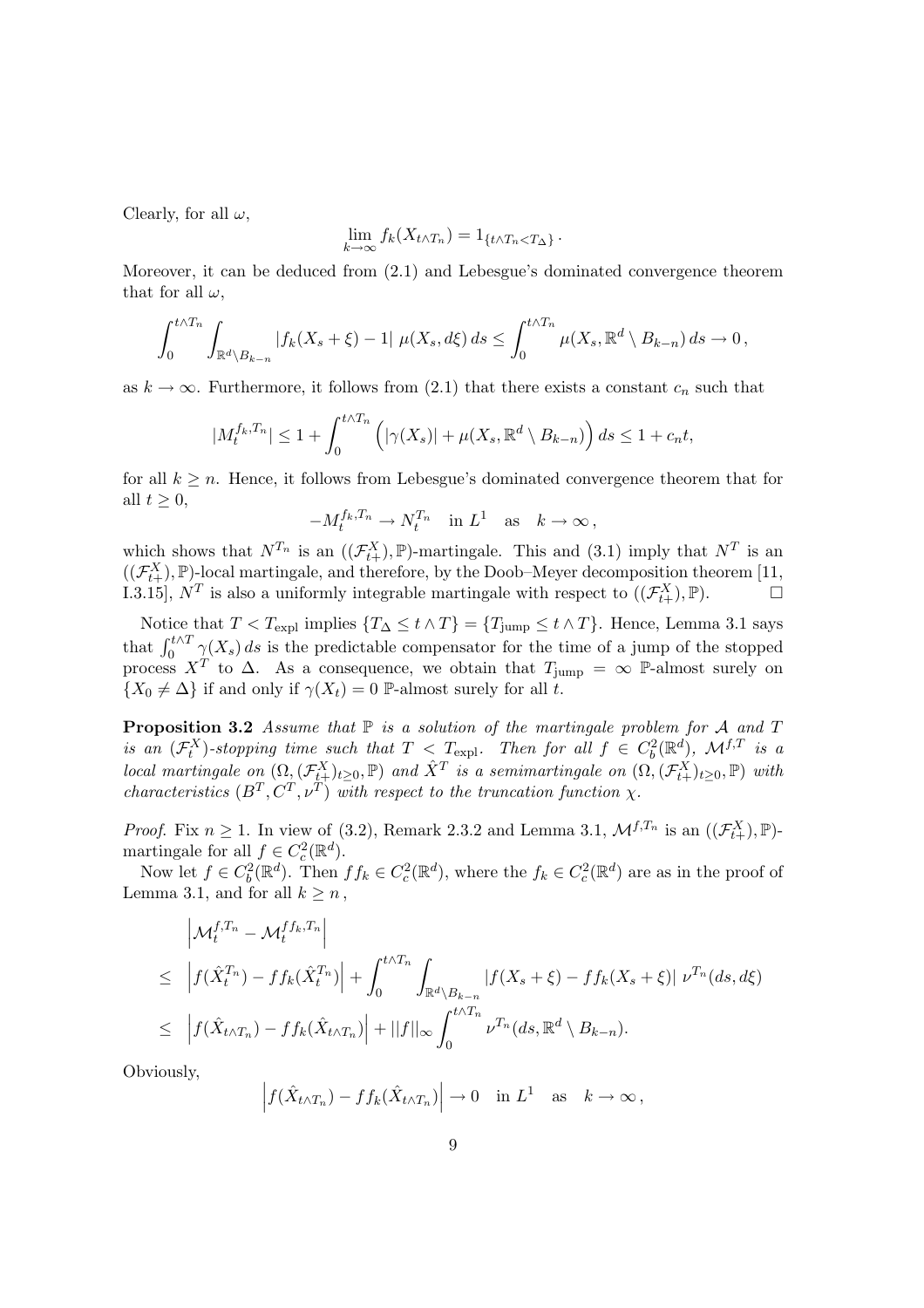and as in the proof of Lemma 3.1, it can be deduced from (2.1) that

$$
\int_0^{t\wedge T_n} \nu^{T_n}(ds,\mathbb{R}^d\setminus B_{k-n})\to 0 \text{ in } L^1 \text{ as } k\to\infty.
$$

Hence,  $\mathcal{M}^{f,T_n}$  is an  $((\mathcal{F}^X_{t+}), \mathbb{P})$ -martingale, for all  $n \geq 1$ . This, together with  $(3.1)$ , implies that  $\mathcal{M}^{f,T}$  is an  $((\mathcal{F}^X_{t+}), \mathbb{P})$ -local martingale. Thus, it follows from [11, II.2.42] that  $\hat{X}^T$  is an  $((\mathcal{F}_{t+}^X), \mathbb{P})$ -semimartingale with the claimed characteristics.  $\Box$ 

#### 4 Proof of Theorem 2.4

There exists a non-negative,  $\mathcal{F}_0^X$ -measurable random variable  $D_0$  such that

$$
\mathbb{Q}|_{\mathcal{F}_0^X}=D_0\cdot\mathbb{P}|_{\mathcal{F}_0^X}.
$$

For each  $n \geq 1$ , let  $\hat{\mu}^{S_n}$  denote the integer-valued random measure associated to the jumps of  $\hat{X}^{S_n}$  (see [11, II.1.16]). By Proposition 3.2, its  $((\mathcal{F}_{t+}^X), \mathbb{P})$ -compensator is  $\nu^{S_n}$ . It can easily be checked that

$$
\frac{1}{3} \le \frac{y \log y - y + 1}{(y - 1)^2} \le 1 \quad \text{for } y \in (0, 2], \quad \text{and} \quad \frac{1}{3} \le \frac{y \log y - y + 1}{y - 1} \quad \text{for } y \ge 2.
$$

(Notice however that  $\lim_{y\to\infty} \frac{y \log y - y + 1}{y-1} = \infty$ ). Hence, it follows from (2.4) that

$$
\mathbb{E}_{\mathbb{P}}\left[\left(\left[\psi(X,\xi)-1\right]^2 \wedge |\psi(X,\xi)-1|\right)*\nu^{S_n}\right]<\infty
$$

for the non-negative measurable function  $\psi: U \times \mathbb{R}^d \to \mathbb{R}_+$  defined by

$$
\psi(x,\xi) := \phi_2(x) 1_{\{x+\xi=\partial\}} + \phi_3(x,\xi) 1_{\{x+\xi\in E\}}.
$$

Consequently, by [11, II.1.33 c)],

$$
[(\psi(X_-, \xi) - 1)] * (\hat{\mu}^{S_n} - \nu^{S_n})
$$

is a well defined  $((\mathcal{F}_{t+}^X), \mathbb{P})$ -local martingale. Moreover, it follows from (2.4) that

$$
\mathbb{E}_{\mathbb{P}}\left[\int_0^{S_n} \langle \alpha(X_s)\phi_1(X_s), \phi_1(X_s)\rangle ds\right] < \infty.
$$

Hence, by [11, III.4.5],

 $\phi_1(X) \cdot \hat{X}^{S_n,c}$ 

is a well defined continuous  $((\mathcal{F}_{t+}^X), \mathbb{P})$ -local martingale, where  $\hat{X}^{S_n,c}$  denotes the continuous martingale part of  $\hat{X}^{S_n}$ , relative to the measure  $\mathbb{P}$ . In summary,

$$
L^n := \phi_1(X) \cdot \hat{X}^{S_n, c} + [(\psi(X_-, \xi) - 1)] * (\hat{\mu}^{S_n} - \nu^{S_n})
$$
\n(4.1)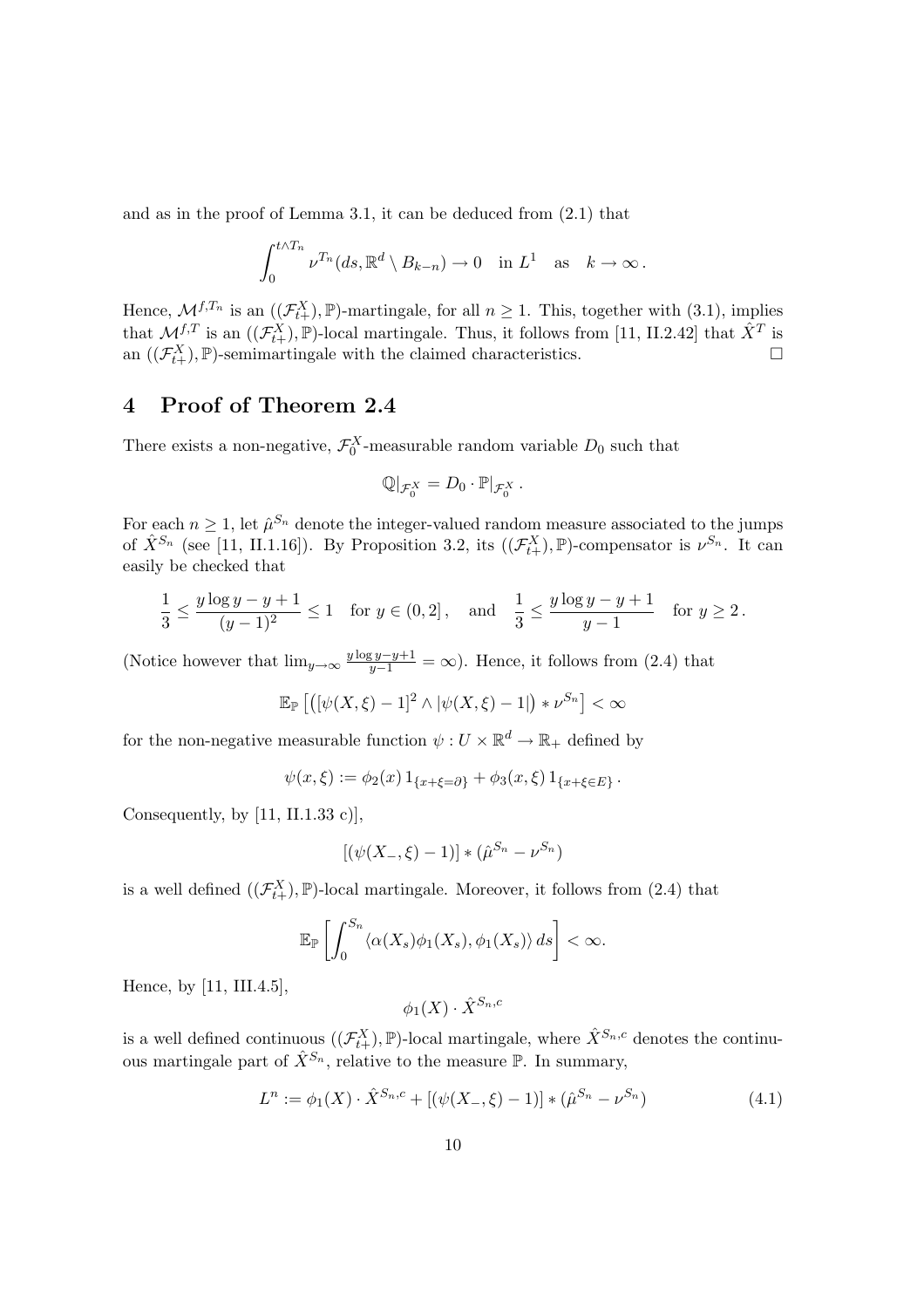is a well defined  $((\mathcal{F}_{t+}^X), \mathbb{P})$ -local martingale with

$$
\langle L^{n,c}, L^{n,c} \rangle_{\infty} = \langle L^{n,c}, L^{n,c} \rangle_{S_n} = \int_0^{S_n} \langle \alpha(X_s) \phi_1(X_s), \phi_1(X_s) \rangle ds
$$

and

$$
\Delta L_t^n = [\psi(X_{t-}, \Delta \hat{X}_t) - 1] \, 1_{\{\Delta \hat{X}_t^{S_n} \neq 0\}} > -1.
$$

This latter property assures that the stochastic exponential  $\mathcal{E}(L^n)$  is a strictly positive  $((\mathcal{F}_{t+}^X), \mathbb{P})$ -local martingale. Moreover, it follows from Théorème IV.3 of [21] together with (2.4) that  $\mathcal{E}(L^n)$  is a uniformly integrable  $((\mathcal{F}_{t+}^X), \mathbb{P})$ -martingale, which implies that

$$
D^n := D_0 \mathcal{E}(L^n) \tag{4.2}
$$

is a non-negative, uniformly integrable  $((\mathcal{F}_{t+}^X), \mathbb{P})$ -martingale.

Obviously, for  $n \geq m$ ,

$$
D_t^n = D_t^m \quad \text{for all} \quad t \le S_m \, .
$$

Therefore, for  $t < S_{\infty}(\omega)$ , and also for  $t = S_{\infty}(\omega)$  if  $S_{\infty}(\omega) = S_m(\omega)$  for some  $m \ge 1$ , one can define

$$
D_t^{\infty}(\omega) := \lim_{n \to \infty} D_t^n(\omega) \ge 0.
$$

Note that for all  $n \geq 1$ ,  $\mathcal{E}(L^n)$  is strictly positive. Hence

$$
D_t^{\infty} > 0
$$
, for all  $t \in [0, S_{\infty})$  on  $\{D_0 > 0\}$ . (4.3)

Since  $(D_{S_n}^{\infty})_{n\geq 1} = (D_{S_n}^n)_{n\geq 1}$  is a non-negative martingale, the limit

$$
D_{S_{\infty}}^{\infty}:=\lim_{n\to\infty}D_{S_n}^{\infty}\geq 0\,.
$$

exists P-almost surely, and

$$
D_t := D_t^{\infty} 1_{\{t < S_{\infty}\}} + D_{S_{\infty}}^{\infty} 1_{\{S_{\infty} \le t\}}, \quad t \in [0, \infty],
$$

is a non-negative càdlàg process. It follows from Fatou's lemma that for all  $t \geq 0$  and every  $(\mathcal{F}_{t+}^X)$ -stopping time S,

$$
\mathbb{E}_{\mathbb{P}}\left[D_S \mid \mathcal{F}_{t+}^X\right] \leq \lim_{n \to \infty} \mathbb{E}_{\mathbb{P}}\left[D_{S \wedge S_n} \mid \mathcal{F}_{t+}^X\right] = \lim_{n \to \infty} D_{t \wedge S \wedge S_n} = D_{t \wedge S}.
$$

In particular, D is a supermartingale and

$$
\mathbb{E}_{\mathbb{P}}\left[D_T\right] \le 1\,. \tag{4.4}
$$

Now, let  $f \in C_c^2(E)$  and set  $f(\partial) = f(\Delta) = 0$ . Then, it follows from (3.2) that  $M^{f,S_n} = \mathcal{M}^{f,S_n}$ . By Remark 2.3.2,  $M^{f,S_n}$  is an  $((\mathcal{F}_{t+}^X), \mathbb{P})$ -martingale, and obviously,  $M^{j,s,n} = \mathcal{M}^{j,s,n}$ . By Remark 2.3.2,  $M^{j,s,n}$  is an  $((\mathcal{F}_{t+1}^i), \mathbb{F})$ -martingale, and obviously it has bounded jumps. Therefore, it follows from Lemma III.3.14 in [11] that  $\langle M^{f,S_n}, L^n \rangle$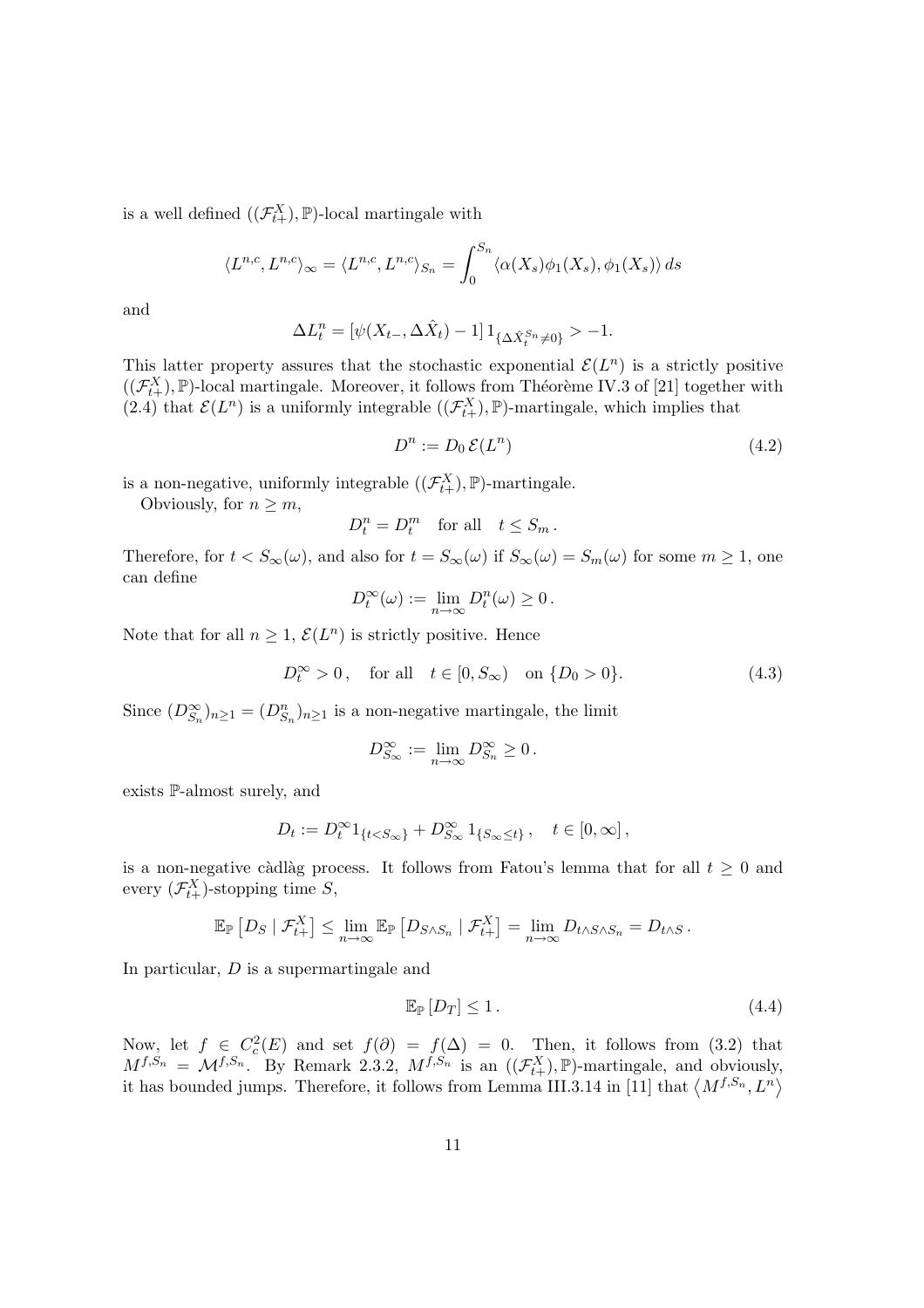and  $\langle M^{f,S_n}, D^{S_n} \rangle$  exist and  $\langle M^{f,S_n}, D^{S_n} \rangle$  $= D_{-}^{S_n}$ .  $\langle M^{f,S_n}, L^n \rangle$ . It can be seen from II.2.36, II.2.43 and the proof of II.2.42 in [11] that

$$
M^{f,S_n} = \mathcal{M}^{f,S_n} = \nabla f(X) \cdot \hat{X}^{S_n,c} + [f(X_- + \xi) - f(X_-)] * (\hat{\mu}^{S_n} - \nu^{S_n})
$$
(4.5)

is the decomposition of  $M^{f,S_n}$  into a continuous and a purely discontinuous  $((\mathcal{F}_{t+}^X), \mathbb{P})$ -local martingale part. Hence,

$$
\langle M^{f,S_n}, L^n \rangle_t = \int_0^t \langle \nabla f(X_s), \alpha(X_s) \phi_1(X_s) \rangle ds + \left( \left[ f(X + \xi) - f(X) \right] \left[ \psi(X, \xi) - 1 \right] \right) * \nu_t^{S_n},
$$

which shows that for all  $t \geq 0$ ,

$$
\tilde{M}_t^{f,S_n} := f(X_t) - f(X_0) - \int_0^t \tilde{\mathcal{A}}f(X_s)ds \n= M_t^{f,S_n} - \left\langle M^{f,S_n}, L^n \right\rangle_t = M_t^{f,S_n} - \int_0^t \frac{1}{D_{s-}^{S_n}} d\left\langle M^{f,S_n}, D^{S_n} \right\rangle_s.
$$

Thus, it follows from Girsanov's theorem for local martingales in the form [11, III.3.11] that  $\tilde{M}^{f,S_n}$  is an  $((\mathcal{F}_{t+}^X), D^{S_n} \cdot \mathbb{P})$ -martingale. By the definition of Q and the optional sampling theorem,  $\tilde{M}^{f, S_n}$  is also an  $((\mathcal{F}^X_t), \mathbb{Q})$ -martingale. By Remark 2.3.3, we can apply Theorem 4.6.1 of [8] (observe that for the proof of [8, Theorem 4.6.1] it is only needed that  $S_n$  is an  $(\mathcal{F}_{t}^{X})$ -stopping time, see also [8, Lemma 4.5.16]) to conclude that

$$
D_{S_n} \cdot \mathbb{P} = \mathbb{Q} \quad \text{on} \quad \mathcal{F}_{S_n}^X \, .
$$

Now, let  $A \in \mathcal{F}_T^X$ . It can easily be checked that for all  $n \geq 1$ ,

$$
A \cap \{T < S_n\} \in \mathcal{F}_{S_n \wedge T}^X \, .
$$

Thus

$$
\mathbb{Q}[A \cap \{T < S_{\infty}\}] = \lim_{n \to \infty} \mathbb{Q}[A \cap \{T < S_n\}] = \lim_{n \to \infty} \mathbb{E}_{\mathbb{P}}\left[D_{S_n \wedge T} 1_{\{T < S_n\}} 1_A\right]
$$
\n
$$
= \lim_{n \to \infty} \mathbb{E}_{\mathbb{P}}\left[D_{T} 1_{\{T < S_n\}} 1_A\right] = \mathbb{E}_{\mathbb{P}}\left[D_{T} 1_{\{T < S_{\infty}\}} 1_A\right],\tag{4.6}
$$

where the first and the last equality follow from the monotone convergence theorem. This proves (2.5).

Equation (4.6) applied to  $A = \Omega$  yields

$$
\mathbb{Q}[T < S_{\infty}] = \mathbb{E}_{\mathbb{P}}[D_T 1_{\{T < S_{\infty}\}}].
$$

Hence if  $\mathbb{Q}[T < S_{\infty}] = 1$ , then (4.4) shows that

$$
\mathbb{E}_{\mathbb{P}}[D_T] = 1 \text{ and } D_T = 0 \text{ on } \{T \ge S_{\infty}\} \mathbb{P}\text{-a.s.}
$$
\n(4.7)

which proves  $(2.6)$ .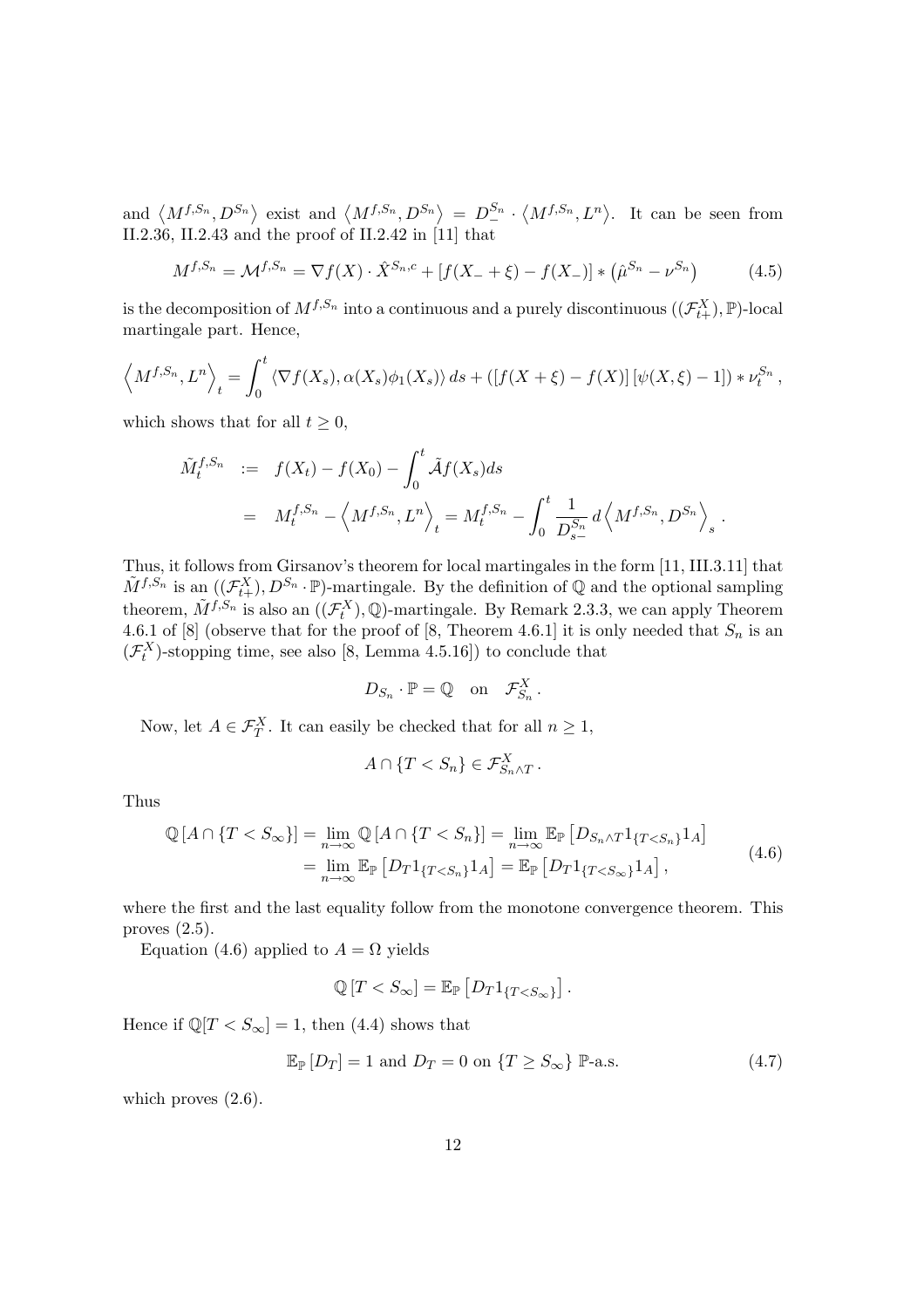If, in addition,  $\mathbb{Q}|_{\mathcal{F}_0^X} \sim \mathbb{P}|_{\mathcal{F}_0^X}$  then  $D_0 > 0$  P-a.s. and it follows from  $(4.3)$  that  $D_T > 0$ on  $\{T \leq S_{\infty}\}\$  P-a.s. which together with  $(4.7)$  implies that

$$
\{T \ge S_{\infty}\} = \{D_T = 0\} \quad \mathbb{P}\text{-a.s.} \tag{4.8}
$$

Property  $(2.7)$  is now a consequence of  $(4.8)$  and  $(2.6)$ .

If  $\mathbb{Q}[T < R_{\infty}] = 1$  then  $\mathbb{Q}[T \wedge T_n < S_{\infty}] = 1$ , for all  $n \geq 1$ . Therefore it follows from (2.6) that

$$
\mathbb{Q}|_{\mathcal{F}_{T\wedge T_n}^X}=D_{T\wedge T_n}\cdot \mathbb{P}|_{\mathcal{F}_{T\wedge T_n}^X}.
$$

Moreover, since  $\lim_{n\to\infty} T_n = T_{\text{expl}} \geq S_\infty$ , we have  $\lim_{n\to\infty} D_{T \wedge T_n} = D_T \mathbb{P}$ -a.s. Hence, if  $(D_{T \wedge T_n})_{n \geq 1}$  is uniformly integrable, then  $D_{T \wedge T_n} \to D_T$  in  $L^1(\mathbb{P})$ . Therefore,

$$
\mathbb{Q}|_{\mathcal{F}_{T\wedge T_n}^X}=D_T\cdot\mathbb{P}|_{\mathcal{F}_{T\wedge T_n}^X},
$$

for all  $n \geq 1$ , which, by Proposition 2.1, implies (2.8), and the theorem is proved.  $\Box$ 

#### 5 Carré-du-champ operator

Part (2.8) of Theorem 2.4 yields absolute continuity of  $\mathbb{Q}|_{\mathcal{F}_{T}^X}$  with respect to  $\mathbb{P}|_{\mathcal{F}_{T}^X}$ , also on  $\{T \geq T_{\text{expl}}\}$ . In this section we consider a special choice of  $\phi_1$ ,  $\phi_2$  and  $\phi_3$ , which even provides equivalence beyond explosion. This is an extension of [27, Section VIII.3] and involves the *carré-du-champ operator*  $\Gamma : C_c^2(E) \times C_c^2(E) \to B(E)$  defined by

$$
\Gamma(f,g) := \mathcal{A}(fg) - f\mathcal{A}g - g\mathcal{A}f.
$$

In contrast to above, we now first introduce a probability measure  $\mathbb Q$  such that  $\mathbb Q \sim \mathbb P$ on  $\mathcal{F}_{t+}^X$  for all  $t \geq 0$ , and then find the appropriate generator  $\tilde{\mathcal{A}}$  for which Q solves the martingale problem.

Fix  $h \in C_c^2(E)$ . Then  $H := e^h - 1 \in C_c^2(E)$ , and we can define

$$
D_t := e^{h(X_t) - h(X_0)} \exp\left(-\int_0^t \frac{\mathcal{A}H(X_s)}{e^{h(X_s)}} ds\right).
$$

Integration by parts, using  $d$ ¡  $e^{h(X)}$ ) =  $dM^H + AH(X) dt$ , yields

$$
dD_t = e^{-h(X_0)} \exp\left(-\int_0^t \frac{\mathcal{A}H(X_s)}{e^{h(X_s)}} ds\right) dM_t^H = D_{t-}e^{-h(X_{t-})} dM_t^H. \tag{5.1}
$$

Since  $D$  is uniformly bounded on compact time intervals, we conclude that  $D$  is a strictly positive  $((\mathcal{F}_{t+}^X), \mathbb{P})$ -martingale. As in [26, Theorem IV.38.9], it can be deduced from the Daniell–Kolmogorov extension theorem that there exists a probability measure Q on  $\mathcal{F}^X$ such that  $\mathbb{Q} = D_t \cdot \mathbb{P}$  on  $\mathcal{F}_{t+}^X$  for all  $t \geq 0$ .

In view of (3.2) (we set  $H(\partial) = 0$ ) and (4.5), we have

$$
M^{H,S_n} = \mathcal{M}^{H,S_n} = \nabla e^{h(X)} \cdot \hat{X}^{S_n,c} + \left( e^{h(X_- + \xi)} - e^{h(X_-)} \right) * \left( \hat{\mu}^{S_n} - \nu^{S_n} \right),
$$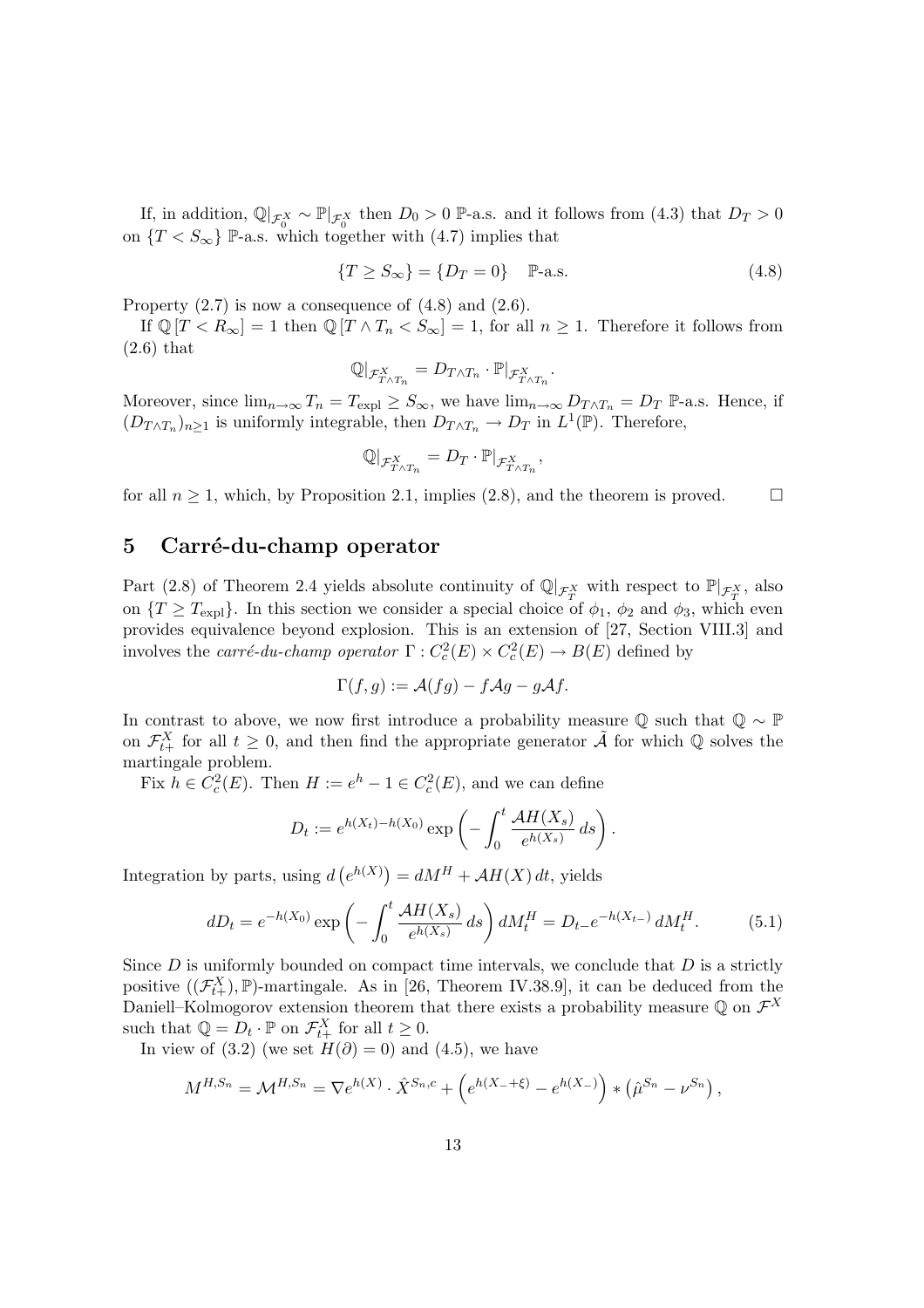so that, together with (5.1), we obtain

$$
D^{S_n} = \mathcal{E}\left(\nabla h(X) \cdot \hat{X}^{S_n,c} + \left(e^{h(X_- + \xi) - h(X_-)} - 1\right) * \left(\hat{\mu}^{S_n} - \nu^{S_n}\right)\right),
$$

for all  $n \geq 1$ . Comparing this to (4.1) suggests that we are in the situation of Theorem 2.4 with h<br>German har series

$$
\phi_1(x) = \nabla h(x), \quad \phi_2(x) = e^{-h(x)} \quad \text{and} \quad \phi_3(x, \xi) = e^{h(x + \xi) - h(x)},
$$
\n(5.2)

which clearly satisfy  $(2.9)$ – $(2.11)$  for all  $x \in E$  and a fixed constant  $K > 0$ .

**Theorem 5.1** Q is a solution of the martingale problem for  $\tilde{A}: C_c^2(E) \to B(E)$  given by

$$
\tilde{\mathcal{A}}f := \mathcal{A}f + \frac{\Gamma(H, f)}{e^h},\tag{5.3}
$$

which equals  $(2.2)$  with  $(2.3)$  and  $(5.2)$ .

Proof. A straightforward calculation yields

$$
\Gamma(f,g)(x) = \langle \alpha(x)\nabla f(x), \nabla g(x) \rangle + \gamma(x)f(x)g(x) + \int_{\mathbb{R}^d} (f(x+\xi) - f(x)) (g(x+\xi) - g(x)) \mu(x, d\xi),
$$

which makes it easy to see that  $(5.3)$  equals  $(2.2)$  with  $(2.3)$  and  $(5.2)$ .

Let  $f \in C_c^2(E)$ . Lemma 5.2 below shows that

$$
\langle M^f, M^H \rangle_t = \int_0^t \Gamma(f, H)(X_s) ds, t \ge 0.
$$

Therefore,

$$
\tilde{M}_t^f := f(X_t) - f(X_0) - \int_0^t \tilde{\mathcal{A}} f(X_s) ds \n= f(X_t) - f(X_0) - \int_0^t \mathcal{A} f(X_s) ds - \int_0^t e^{-h(X_s)} d\left\langle M^f, M^H \right\rangle_s \n= M_t^f - \int_0^t \frac{1}{D_{s-}} d\left\langle M^f, D \right\rangle_s,
$$

and it follows from Girsanov's theorem for local martingales [11, III.3.11] that  $\tilde{M}^f$  is an  $((\mathcal{F}_{t+}^X), \mathbb{Q})$ -martingale, which proves the theorem.  $\Box$ 

**Lemma 5.2** If  $f, g \in C_c^2(E)$  then

$$
\langle M^f, M^g \rangle_t = \int_0^t \Gamma(f, g)(X_s) \, ds \, .
$$

*Proof.* Literally the same as the proof of Proposition VIII.3.3 in [27].  $\Box$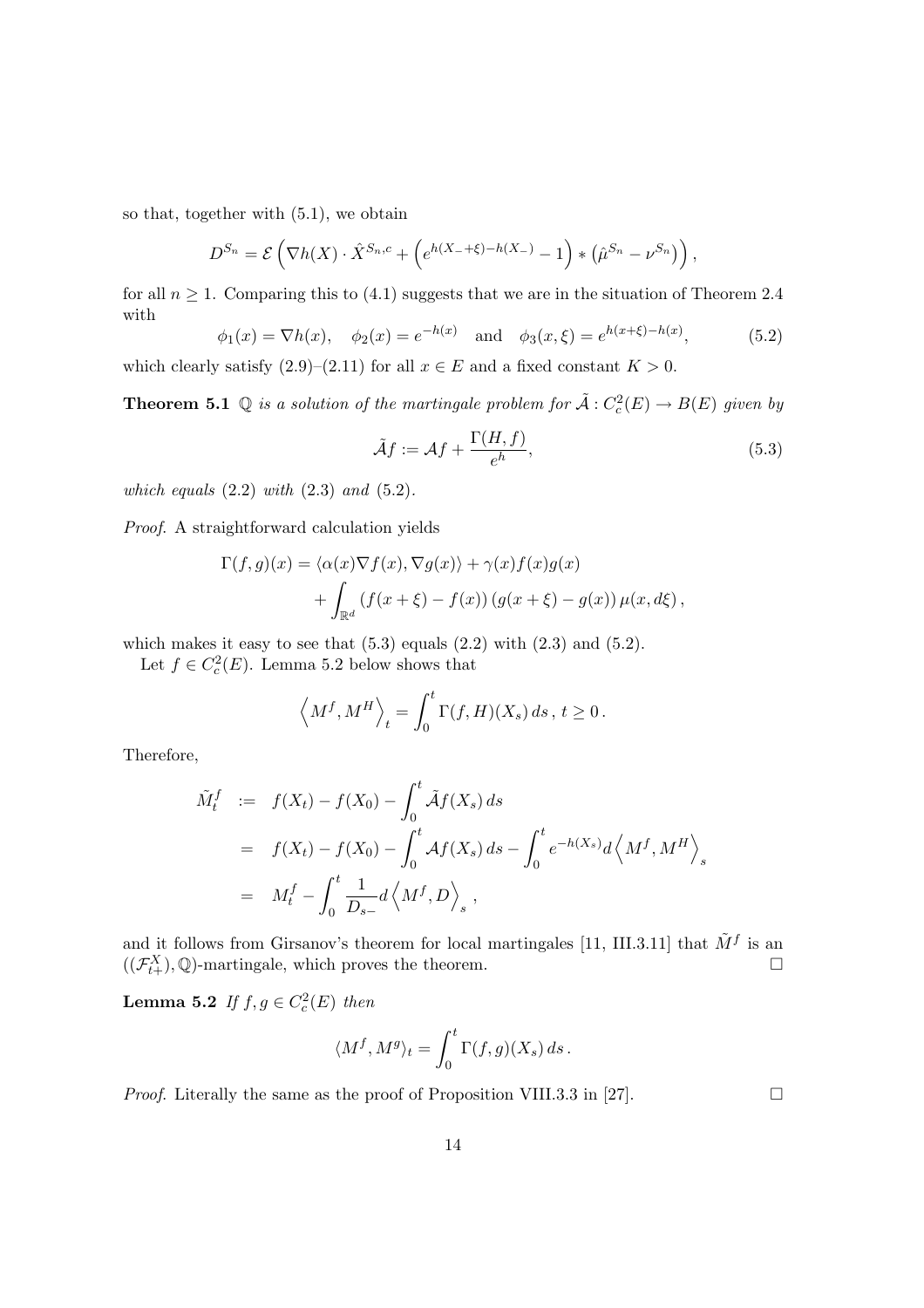#### 6 Example

We here apply Theorem 2.4 to a one-dimensional diffusion with compound Poisson jumps and a constant killing rate. In [2], it is applied to a multi-dimensional diffusion, and in [1] to a multi-dimensional jump-diffusion model.

Let  $(\Omega', \mathcal{F}', \mathbb{P}')$  be a probability space that carries the following three independent random objects: a one-dimensional standard Brownian motion  $(W_t)_{t\geq 0}$ ; a compound Poisson process  $(N_t)_{t\geq0}$  with jump arrival rate  $\lambda>0$  and positive jumps that are distributed according to a probability measure m on  $(0, \infty)$ ; and an exponentially distributed random variable  $\tau$  with mean  $\frac{1}{\gamma} > 0$ . Let  $b_0 \geq 0$ ,  $b_1 \in \mathbb{R}$  and  $\sigma > 0$ . It is well known that the SDE

$$
dV_t = (b_0 + b_1 V_t) dt + \sigma \sqrt{V_t} dW_t, \quad V_0 = v > 0,
$$
\n(6.1)

has a unique strong solution, V stays non-negative, and

V never reaches zero if 
$$
b_0 \ge \frac{\sigma^2}{2}
$$
. (6.2)

(Cox, Ingersoll and Ross [3] model the short term interest rates by the solution of an SDE of the form (6.1).) It follows from a comparison argument that the same is true for the equation p

$$
dY_t = (b_0 + b_1 Y_t) dt + \sigma \sqrt{Y_t} dW_t + dN_t, \quad Y_0 = y > 0.
$$
\n(6.3)

The process

$$
Z:=Y1_{[0,\tau)}+\Delta 1_{[\tau,\infty)},
$$

takes values in  $E_{\Delta}$ , for  $E = \mathbb{R}_+$ , and its distribution  $\mathbb P$  is a probability measure on the measurable space  $(\Omega, \mathcal{F}^X)$  introduced in Section 2. It can be checked that  $\mathbb P$  is a solution of the martingale problem for

$$
\mathcal{A}f(x) = \frac{1}{2}\sigma^2 x f''(x) + (b_0 + b_1 x) f'(x) - \gamma f(x) + \int_0^\infty [f(x+\xi) - f(x)] \lambda m(d\xi).
$$

Let

$$
\tilde{\mathcal{A}}f(x) = \frac{1}{2}\sigma^2 x f''(x) + (\tilde{b}_0 + \tilde{b}_1 x) f'(x) - \tilde{\gamma}(x) f(x) + \int_0^\infty \left[ f(x+\xi) - f(x) \right] \tilde{\mu}(x, d\xi),
$$

where  $\tilde{b}_0 \geq \frac{\sigma^2}{2}$  $\tilde{\nu}_2^2$ ,  $\tilde{b}_1 \in \mathbb{R}$ ,  $\tilde{\gamma}(x) = \tilde{\gamma}_0 + \tilde{\gamma}_1 x$ , for some  $(\tilde{\gamma}_0, \tilde{\gamma}_1) \in \mathbb{R}^2_+ \setminus \{(0,0)\}$ , and  $\tilde{\mu}(x,.)$ is, for all  $x > 0$ , a measure on  $(0, \infty)$  of the form  $\tilde{\mu}(x, d\xi) = [m_0(\xi) + m_1(\xi)x] \lambda m(d\xi)$ , for non-negative measurable functions  $m_0, m_1 : (0, \infty) \to \mathbb{R}_+$ , such that  $(m_0(\xi), m_1(\xi)) \in$  $\mathbb{R}^2_+ \setminus \{(0,0)\}\)$  for all  $\xi > 0$  and

$$
\int_0^\infty l(m_0(\xi) + m_1(\xi)x) m(d\xi) < \infty \quad \text{for all } x > 0,
$$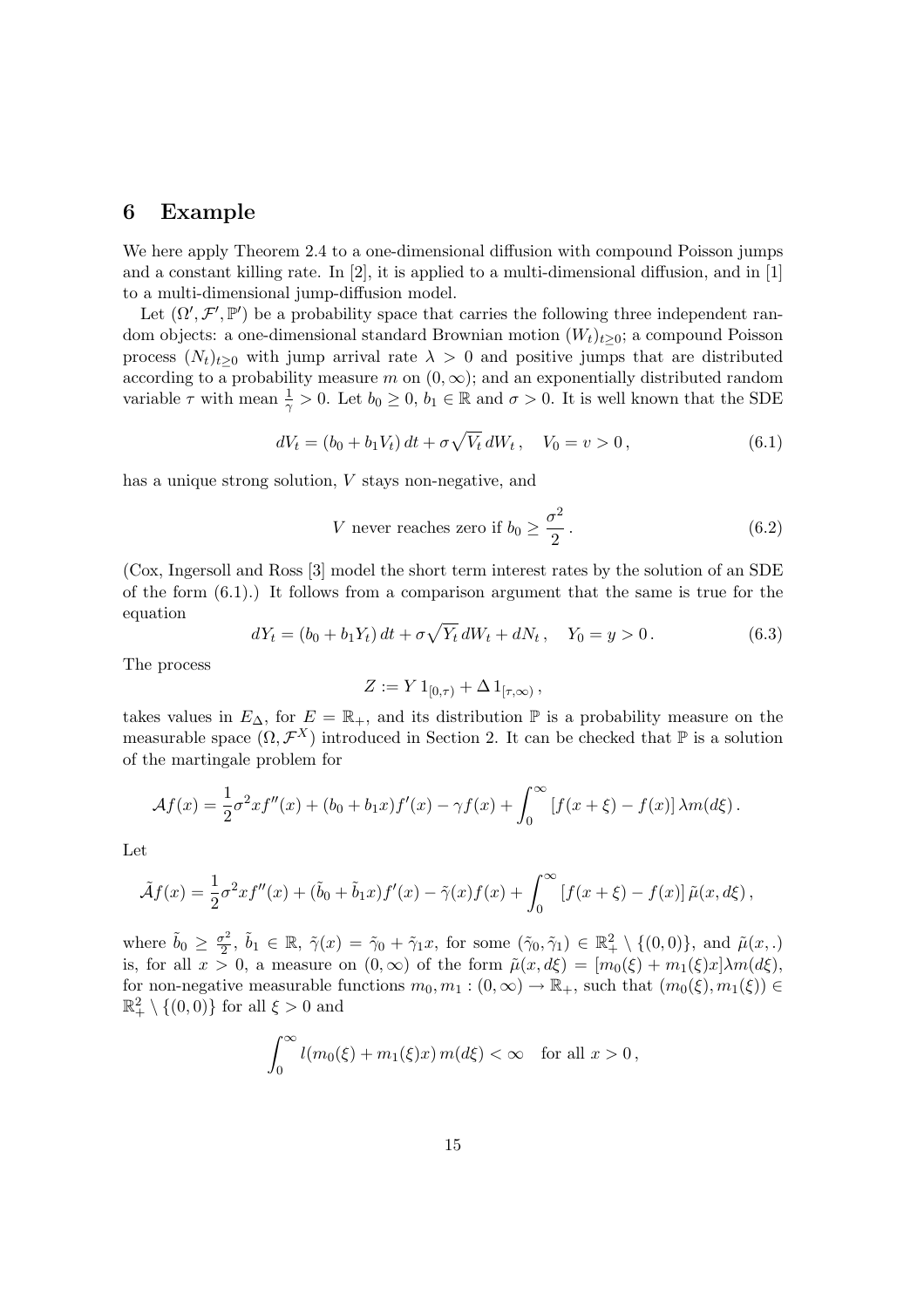where  $l(u) = u \log u - u + 1$ . It follows from Theorem 2.7 in [7] that the martingale problem for  $\overline{A}$  is well-posed. Let  $\mathbb Q$  be the solution of the martingale problem for  $\overline{A}$  with initial distribution  $\delta_y$ . It can be deduced from (6.2) and a comparison argument that

$$
\mathbb{Q}[\text{there exists a } t \ge 0 \text{ such that } X_t = 0 \text{ or } X_{t-} = 0] = 0. \tag{6.4}
$$

We set  $U = (0, \infty)$  and  $U_n = (1/n, n)$ ,  $n \ge 1$ . Since we have no explosion, (6.4) implies that  $\mathbb{Q}[S_{\infty} = \infty] = 1$ . Furthermore, the measurable mappings

$$
\phi_1(x) = \frac{\tilde{b}_0 - b_0}{\sigma^2 x} + \frac{\tilde{b}_1 - b_1}{\sigma^2}, \ x \in U,
$$
  

$$
\phi_2(x) = \frac{1}{\gamma} (\tilde{\gamma}_0 + \tilde{\gamma}_1 x), \ x \in U,
$$
  

$$
\phi_3(x, \xi) = \begin{cases} m_0(\xi) + m_1(\xi)x, & \text{if } \xi > 0 \\ 1, & \text{if } \xi \le 0 \end{cases}, \ x \in U,
$$

satisfy the conditions (2.9)-(2.11), and for all  $x \in U$ ,

$$
\tilde{b}_0 + \tilde{b}_1 x = b_0 + b_1 x + \sigma^2 x \phi_1(x)
$$

$$
\tilde{\gamma}(x) = \phi_2(x)\gamma
$$

$$
\tilde{\mu}(x, d\xi) = \phi_3(x, \xi) \lambda m(d\xi),
$$

Therefore, Theorem 2.4 applies, and we obtain that

$$
\mathbb{Q}|_{\mathcal{F}^X_T} \ll \mathbb{P}|_{\mathcal{F}^X_T}
$$

for all  $(\mathcal{F}_t^X)$ -stopping times  $T < \infty$ . Moreover, if  $b_0 \geq \frac{\sigma^2}{2}$  $\frac{\sigma^2}{2}$ , then

$$
\mathbb{P}[S_{\infty} = \infty] = 1 - \mathbb{P}[\text{there exists a } t \ge 0 \text{ such that } X_t = 0 \text{ or } X_{t-} = 0] = 1,
$$

and Theorem 2.4 yields that

$$
\mathbb{Q}|_{\mathcal{F}^X_T} \sim \mathbb{P}|_{\mathcal{F}^X_T}
$$

for all  $(\mathcal{F}^X_t)$ -stopping times  $T < \infty$ . If we identify  $\Delta$  with  $-1$ , the process Z becomes the semimartingale

$$
\hat{Z} := Y 1_{[0,\tau)} - 1_{[\tau,\infty)}.
$$

It can be seen from (6.3) that  $d\hat{Z}_{t}^{c} = 1_{\{0 \leq t < \tau\}}\sigma$ √  $\overline{Y_t}dW_t$ . The random measure  $\hat{\mu}$  associated to the jumps of  $\hat{Z}$  is an integer-valued random measure on  $\mathbb{R}_+^2$  with compensator

$$
\nu(dt, d\xi) = 1_{\{0 \le t < \tau\}} dt \times (\lambda m(d\xi) + \gamma \delta_{-1 - Z_t}(d\xi)) .
$$

Since the distribution of

$$
\psi(Z_{t-},\xi) = \phi_2(Z_{t-}) 1_{\{Z_{t-}+\xi=-1\}} + \phi_3(Z_{t-},\xi) 1_{\{Z_{t-}+\xi\geq 0\}},
$$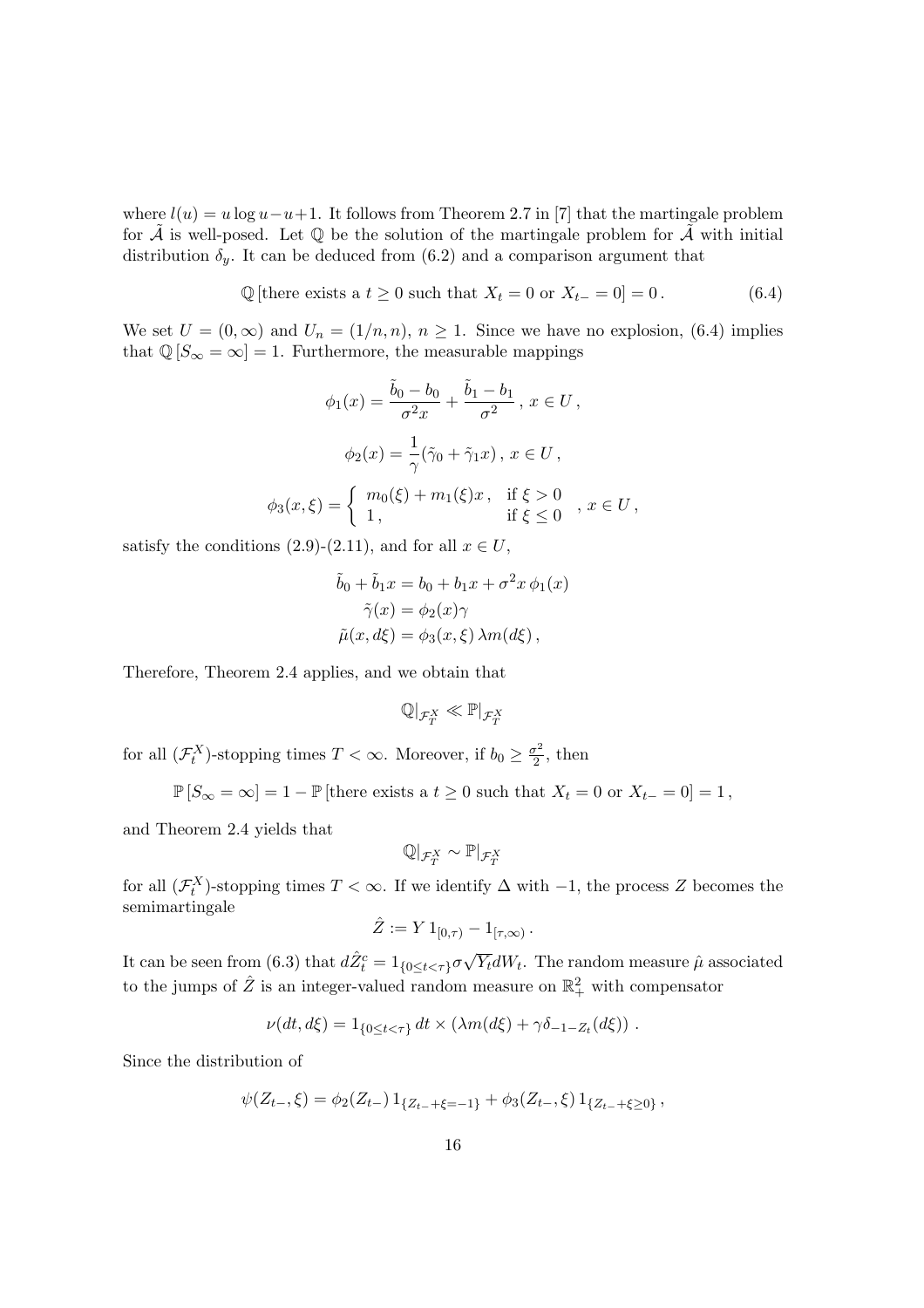and the stochastic exponential

$$
D' = \mathcal{E}\left(\phi_1(Z)\cdot \hat{Z}^c + (\psi(Z_-, \xi) - 1) * (\hat{\mu} - \nu)\right)
$$

only depend on the distribution of  $Z$ , it follows from  $(4.7)$  that

$$
\mathbb{E}_{\mathbb{P}'}\left[D'_t\right] = \mathbb{E}_{\mathbb{P}}\left[D_t\right] = 1.
$$

Hence D' is a  $\mathbb{P}'$ -martingale, and for all  $t \geq 0$ ,  $D'_t \cdot \mathbb{P}'$  is a probability measure on  $(\Omega', \mathcal{F}')$ under which the distribution of the stopped process  $Z^t$  is equal to  $\mathbb{Q}|_{\mathcal{F}_t^X}$ . If  $b_0 \geq \frac{\sigma^2}{2}$  $\frac{\sigma^2}{2}$ , then  $D'_t > 0$  P'-almost surely for all  $t \in \mathbb{R}_+$ , and  $D'_t \cdot \mathbb{P}'$  is equivalent to  $\mathbb{P}'$ .

### A Proof of Proposition 2.1

It is clear that

$$
\mathcal{F}_T^X \supset \mathcal{F}_{T \wedge T_{\text{expl}}}^X \supset \sigma \left( \bigcup_{n \ge 1} \mathcal{F}_{T \wedge T_n}^X \right). \tag{A.5}
$$

To show the reverse inclusions, we first prove that

$$
\mathcal{F}^X \subset \sigma \left( \bigcup_{n \ge 1} \mathcal{F}_{T_n}^X \right). \tag{A.6}
$$

Note that for all  $t \geq 0$ , and all Borel subsets B of E,

$$
\{X_t \in B\} = \{X_t \in B\} \cap \{T_{\text{expl}} > t\} = \bigcup_{n \ge 1} (\{X_t \in B\} \cap \{T_n > t\}),
$$

and for all  $n \geq 1$ ,

$$
\{X_t \in B\} \cap \{T_n > t\} \in \mathcal{F}_{T_n}^X
$$

Hence,

$$
\{X_t \in B\} \in \sigma \left(\bigcup_{n \ge 1} \mathcal{F}_{T_n}^X\right). \tag{A.7}
$$

.

Moreover, for all  $t \geq 0$ ,

$$
\{X_t = \Delta\} = \{T_{\text{expl}} \le t\} \cup \{T_{\text{jump}} \le t\}
$$

$$
= \left(\bigcap_{n\ge1} \{T_n \le t\}\right) \cup \left(\{T_{\text{jump}} \le t\} \cap \{T_{\text{expl}} > t\}\right)
$$

$$
= \left(\bigcap_{n\ge1} \{T_n \le t\}\right) \cup \bigcup_{n\ge1} \left(\{T_{\text{jump}} \le t\} \cap \{T_n > t\}\right).
$$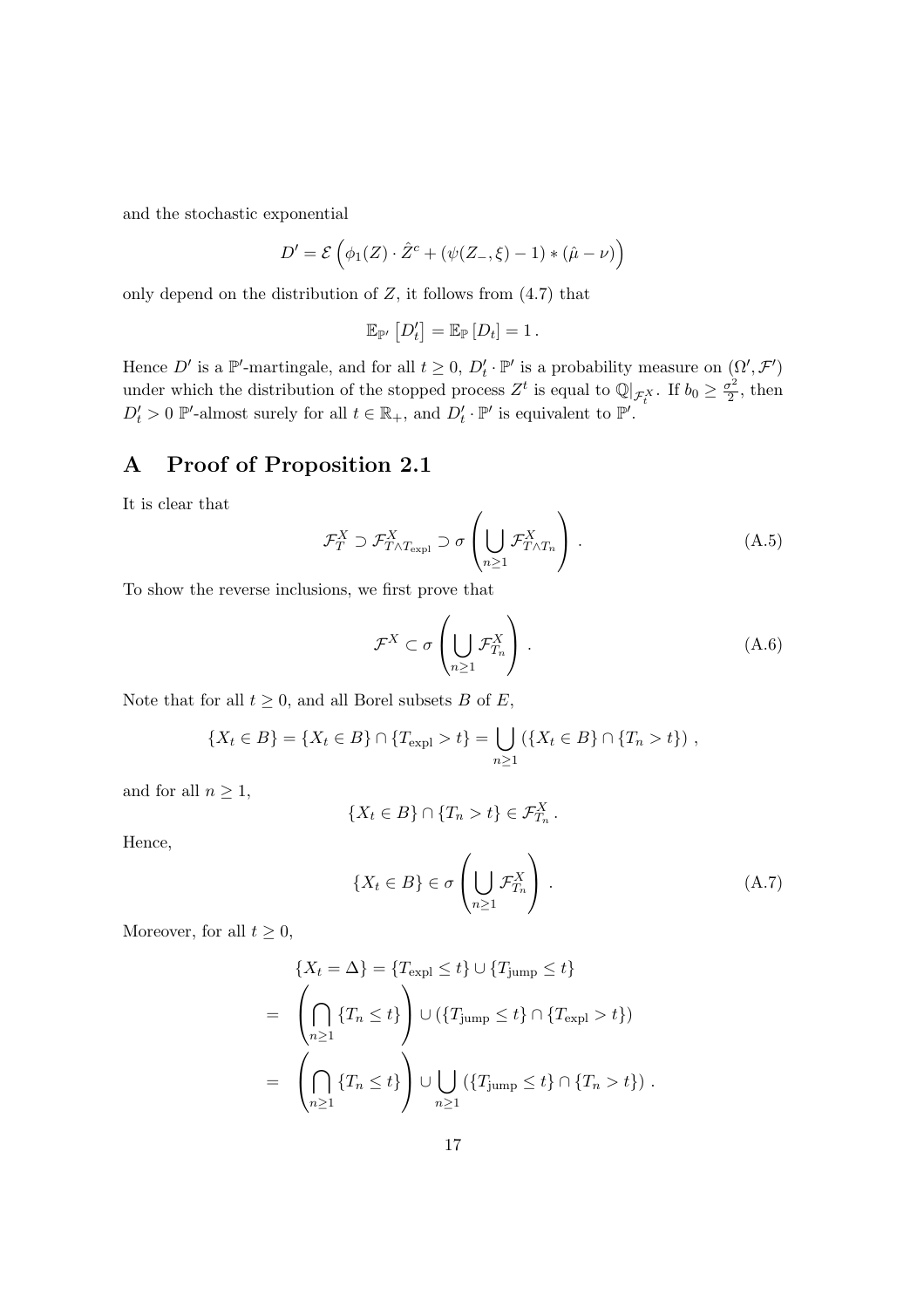It can easily be checked that for all  $n \geq 1$ ,

$$
\{T_n \le t\} \quad \text{and} \quad \{T_{\text{jump}} \le t\} \cap \{T_n > t\} \quad \text{belong to} \quad \mathcal{F}_{T_n}^X.
$$

Hence,

$$
\{X_t = \Delta\} \in \sigma\left(\bigcup_{n \geq 1} \mathcal{F}_{T_n}^X\right),\,
$$

which, together with (A.7), implies (A.6).

For every set  $A \in \mathcal{F}_T^X$ , we write

$$
A = [A \cap \{T < T_{\text{expl}}\}] \cup [A \cap \{T \ge T_{\text{expl}}\}] = \left[\bigcup_{n \ge 1} A \cap \{T < T_n\}\right] \cup [A \cap \{T \ge T_{\text{expl}}\}].\tag{A.8}
$$

Observe that for all  $n \geq 1$ ,

$$
A \cap \{T < T_n\} \in \mathcal{F}_{T \wedge T_n}^X. \tag{A.9}
$$

For every class of subset  $\mathcal G$  of  $\Omega$ , we define

$$
\mathcal{G} \cap \{ T \geq T_{\text{expl}} \} := \{ G \cap \{ T \geq T_{\text{expl}} \} \mid G \in \mathcal{G} \}.
$$

It follows from (A.6) that

$$
A \cap \{T \ge T_{\text{expl}}\} \in \sigma \left(\bigcup_{n \ge 1} \mathcal{F}_{T_n}^X \right) \cap \{T \ge T_{\text{expl}}\},\tag{A.10}
$$

and it can easily be checked that

$$
\sigma\left(\bigcup_{n\geq 1} \mathcal{F}_{T_n}^X\right) \cap \{T \geq T_{\mathrm{expl}}\} \subset \sigma\left(\bigcup_{n\geq 1} \mathcal{F}_{T_n}^X \cap \{T \geq T_{\mathrm{expl}}\}\right) \subset \sigma\left(\bigcup_{n\geq 1} \mathcal{F}_{T\wedge T_n}^X\right).
$$

Hence,  $(A.8)$ ,  $(A.9)$  and  $(A.10)$  imply that

$$
\mathcal{F}_T^X \subset \sigma \left( \bigcup_{n \geq 1} \mathcal{F}_{T \wedge T_n}^X \right),
$$

which, together with (A.5), proves the proposition.

## Acknowledgments

We are grateful to the referees and the associate editor for many valuable comments.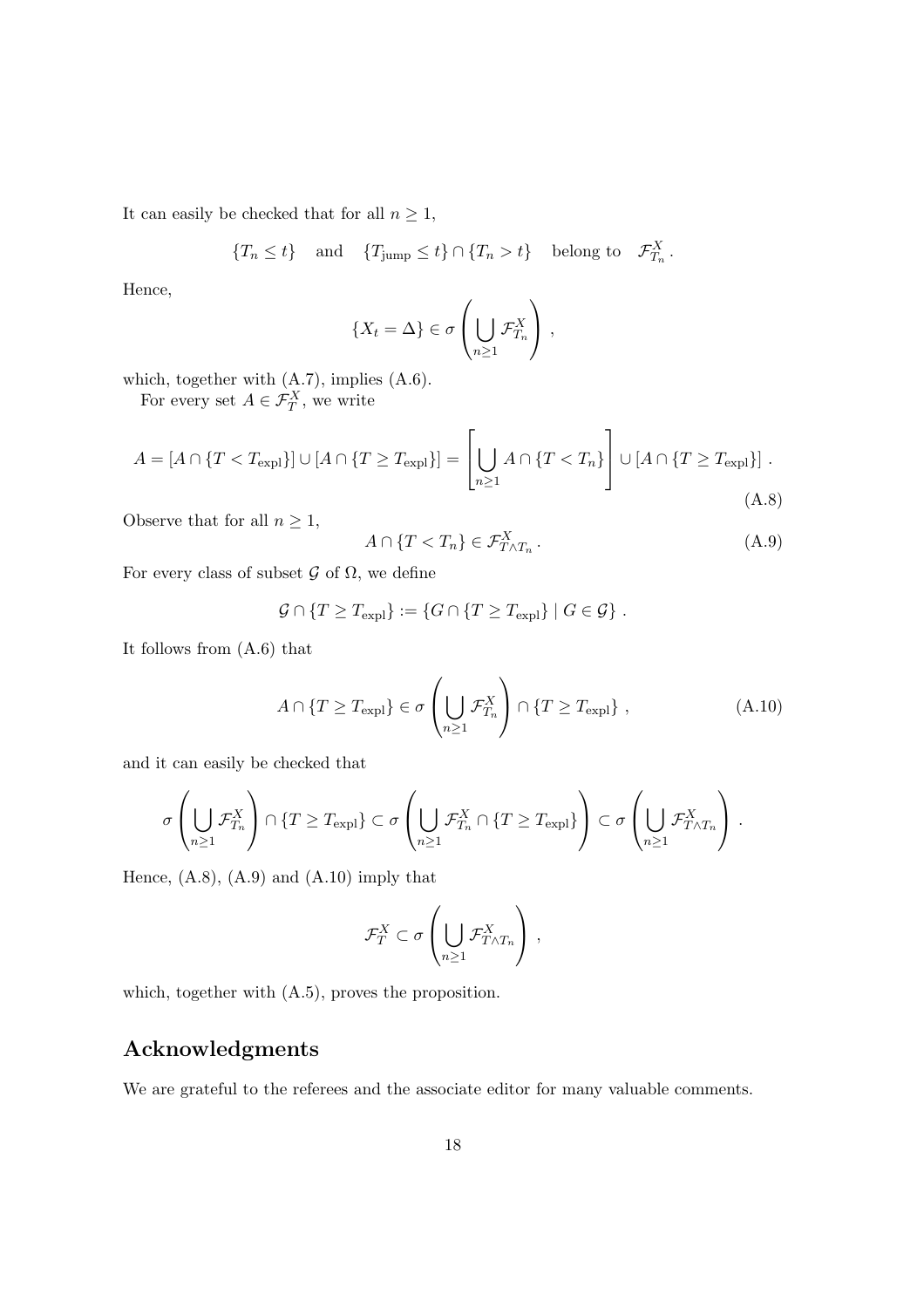#### References

- [1] Chen, L., Filipović, D. (2003). A simple model for credit migration and spread curves. to appear in Finance and Stochastics.
- [2] Cheridito, P., Filipović, D., Kimmel, R.L. (2003). Market price of risk specification for affine models: Theory and evidence. Working paper. Princeton University.
- [3] Cox, J., Ingersoll, J., Ross, S. (1985). A theory of the term structure of interest rates. Econometrica 53, 385–408.
- [4] Dawson, D. (1968). Equivalence of Markov processes. Trans. Amer. Math. Soc. 131, 1–31.
- [5] Delbaen, F., Shirakawa, H. (2002a). A note on option pricing under the constant elasticity of variance model. Asia–Pacific Financial Markets 9, 85–99.
- [6] Delbaen, F., Shirakawa, H. (2002b). No arbitrage condition for positive diffusion price processes. Asia–Pacific Financial Markets 9, 159–168.
- [7] Duffie, D., Filipović, D., Schachermayer, W. (2003). Affine processes and applications in finance. Ann. Appl. Prob. 13, 984–1053.
- [8] Ethier, S.N., Kurtz, T.G. (1986). Markov Processes. Characterization and Convergence. John Wiley & Sons.
- [9] Hobson, D.G., Rogers, L.C.G. (1998). Complete models with stochastic volatility. Mathematical Finance 8(1), 27–48.
- [10] Itô, K., Watanabe, S. (1965). Transformation of Markov processes by multiplicative functionals. Ann. Inst. Fourier (Grenoble) 15, 13–30.
- [11] Jacod, J., Shiryaev, A.N. (2003). Limit Theorems for Stochastic Processes. Second Edition. Springer-Verlag.
- [12] Kabanov, Yu., Liptser, R.S., Shiryaev, A.N. (1980). On absolute continuity of probability measures for Markov-Itô processes. Lecture Notes in Control and Information Sci., 25, Springer, 114–128.
- [13] Kadota, T., Shepp, L. (1970). Conditions for absolute continuity between a certain pair of probability measures. Z. Wahrsch. Verw. Gebiete 16, 250–260.
- [14] Kallsen, J., Shiryaev, A.N. (2002). The cumulant process and Esscher's change of measure. Finance & Stochastics 6, 397–428.
- [15] Kazamaki, N. (1977). On a problem of Girsanov. Tohoku Math. J. 29, 597–600.
- [16] Kazamaki, N. (1994). Continuous Exponential Martingales and BMO. Lecture Notes Math. 1579. Springer Verlag.